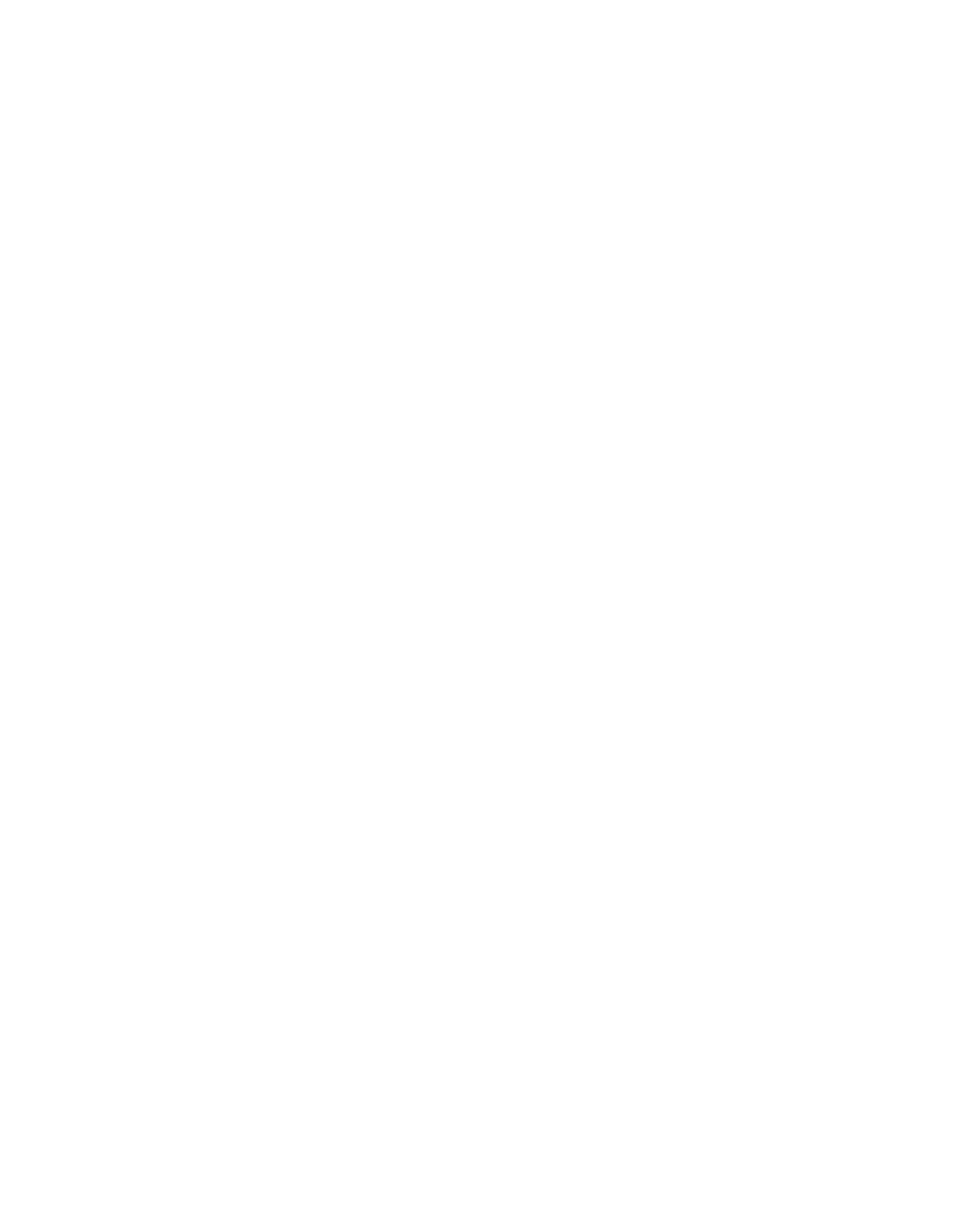**2020-2021 [https://azlawjet.com](https://azlawjet.com/) Vol. 5, Art. 1**

# Arizona Law Journal of Emerging Technologies

## **ACCESS TO JUSTICE AND THE ELDERLY: A LOOK AT END-OF-LIFE CARE PLANNING AND LAW TECH**

*Riley L. Arter*, *JD Candidate*

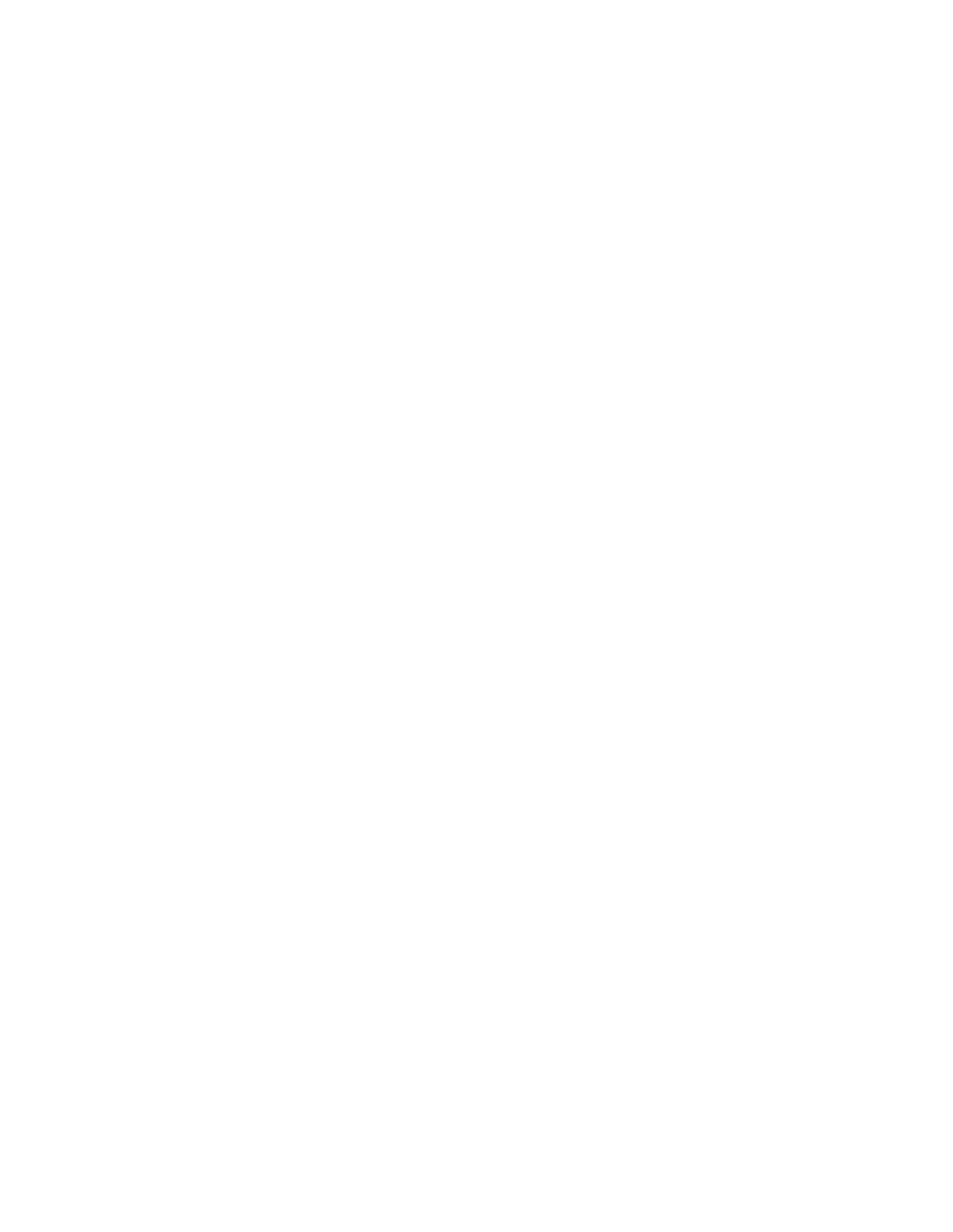## **Table of Contents**

|                                                                                     | 1                |
|-------------------------------------------------------------------------------------|------------------|
|                                                                                     | 1                |
|                                                                                     | $\boldsymbol{4}$ |
| a. Background                                                                       | $\boldsymbol{4}$ |
| <b>b. Access to Civil Justice</b>                                                   | 5                |
| c. Technology and Access to Justice                                                 | 8                |
|                                                                                     | 12               |
| a. The Old-Age Ratio and a Growing Elderly Population                               | 12               |
| b. Statistics on End-of-Life Care Planning in the United States                     | 14               |
|                                                                                     | 15               |
| <i>i. Tech Literacy and Confidence Among the Elderly</i>                            | 15               |
| <i>ii. Privacy Concerns Unique to the Elderly</i>                                   | 16               |
| iii. Do Elderly People Distrust Lawyers Online?                                     | 18               |
| V. Addressing How Tech and Unique Input Can Work Together to Bridge the Justice Gap | 19               |
|                                                                                     | 20               |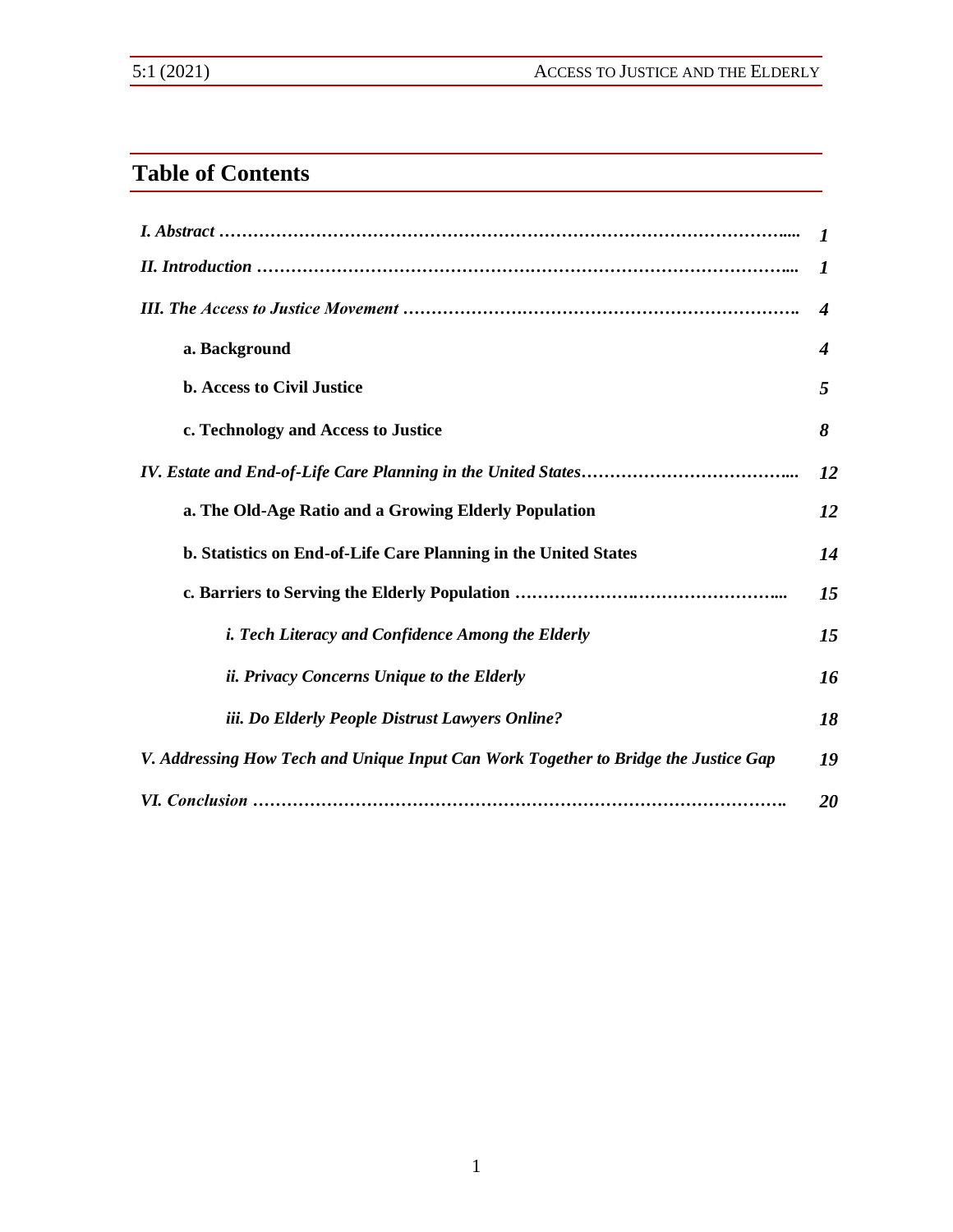# **ACCESS TO JUSTICE AND THE ELDERLY: A LOOK AT END-OF-LIFE CARE PLANNING AND LAW TECH**

Riley L. Arter\*

## **I. Abstract**

The access to justice movement has grown immensely in the last century. With an emphasis on equal legal representation for all, the movement has incorporated technology to boost efficiency in providing quality legal services to underserved populations. The need for efficiency does not come as a surprise; the justice gap in the United States is vast. Every year, millions of Americans face significant civil legal problems without assistance from counsel and receive little to no legal advice. What is more troubling is that these Americans often qualify, usually based on income, for some type of civil legal aid, but they do not have access to such services. In particular, Elderly Americans face unique barriers to access to legal services not only based on income, but also on many other factors related to their health and status in American society. One facet of elder law that sees these unique barriers quite frequently is end-of-life care planning. The fields of law and technology must work together to (1) understand these unique barriers to the elderly, (2) develop and implement new technologies to provide civil legal services with flexibility, and (3) support the technology developed and implemented with unique user input.

## **II. Introduction**

The phrase "access to justice" has all but taken over the legal field in the last decade. Access to justice efforts aim to bridge the gap between the costly and complex legal system and nonlawyers. Recently, the legal field has been incorporating technology in an attempt to address the access to justice issue.<sup>1</sup> The access to justice movement began in the mid-1860s<sup>2</sup>, and through an increase in public interest and federal funding, it has made great strides in helping Americans with their civil legal needs. The introduction of technology into the legal field has advanced the move to bridge the gap. However, certain populations, like the elderly, are still underserved by the access to justice movement.<sup>3</sup> While the movement has focused mostly on benefits to low-income families and individuals, there is one group of people that can greatly benefit from these efforts: the ever-growing elderly population, regardless of income. This

<sup>\*</sup> Riley L. Arter is a candidate for Juris Doctor at University of Arizona James E. Rogers College of Law. More about the Author's involvement with the Prep With Tech Project can be found at https://afterpattern.com/volunteer-attorney-efficiency. The author gratefully acknowledges the efforts of Prof. Christopher Griffin in guiding the preparation of this article. The author would also like to thank Step Up to Justice, specifically Michele Mirto and Melissa Spiller-Shiner, Executive Director and Associate Director, respectively, for their contributions to this article.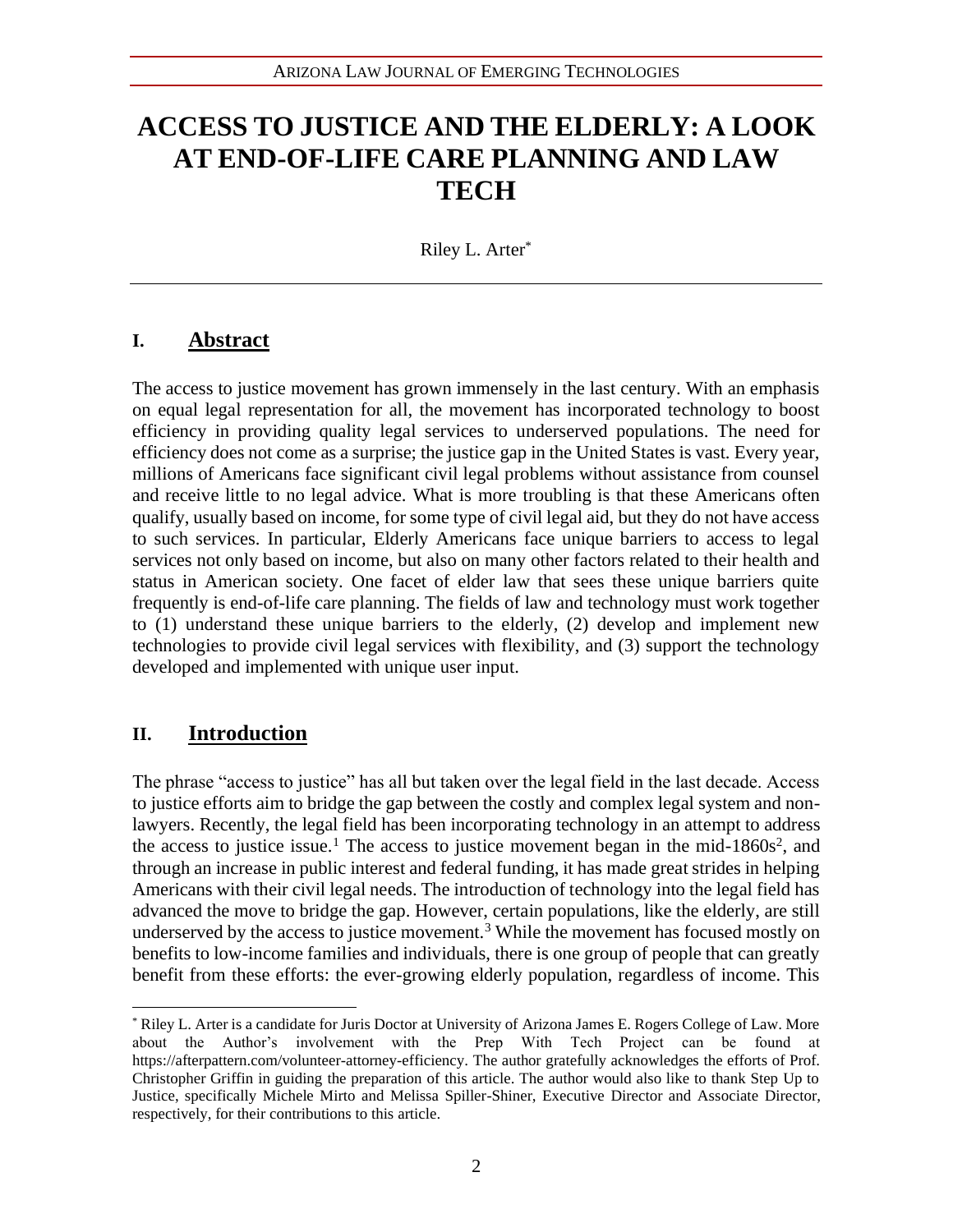discrepancy shines light on an important question: If the access to justice movement promotes access for *all*, how can the tech-heavy movement help those that don't traditionally understand or trust technology?

This question is especially profound for the specialized legal field of estate and end-of-life care planning. Most people think of estate and end-of-life care planning as a legal service reserved for the rich and middle-aged to old; however, estate and end-of-life care planning is a civil legal service that benefits all demographics of people. Fewer Americans are creating end-of-life care planning documents for many reasons, including: a lack of resources, a lack of financial means to pay for such services, and perceived lack of need for such services.<sup>4</sup> Specifically, older adults are becoming less and less likely to have a will or other related documents.<sup>5</sup> To further compound this issue, elderly adults can often lack resources related to civil legal services.<sup>6</sup> The technology-driven access to justice movement still has work to do to bridge the gap for this population.

The access to justice movement often uses technology to attempt to address the immense discrepancy between those that need civil legal services and those who can afford them. Many tools and self-help resources have flooded the internet in hopes to supply people with information, guidance, and advice.<sup>7</sup> These resources are great for those that can afford, access, and utilize them; however, a lot of these services have a cost associated with them making them less accessible to low-income individuals.

Some populations, like the elderly, cannot always access and utilize such resources to their full potential due to physical, financial, or experiential limitations. Technology cannot, on its own, address most complex civil legal problems from start to finish. To best serve marginalized populations, legal tech solutions must be (1) low cost and (2) paired with unique input from other users. Unique input can be thought of as human input that works with the technology platform to maintain the integrity of a client's individual case and needs. Knowledgeable users need to support people using tech tools, tech platforms need to be better designed for marginalized populations, and the integrity of a client's individual needs and case must be protected for technology to become a "one-size-fits-all" solution to the widening justice gap.

## **III. The Access to Justice Movement**

## **a. Background**

The story of the access to justice movement begins in 1863 with the creation of the Working Women's Protective Union for workers in New York whose wages were fraudulently withheld.<sup>8</sup> By 1905, this small-scale advice "clinic" expanded its ideas to big cities like Chicago and Boston, setting a foundation for multiple legal aid societies that sought to help people who were often ignored by the American judicial system.<sup>9</sup> In the early  $20<sup>th</sup>$  century, people in the legal and social work fields took notice of these movements and called on the government to provide equal access to justice.<sup>10</sup> Despite the contention that true justice for all included mass funding to expand fundamental legal services to all Americans, federal funding to such programs did not begin until the mid-1960s.<sup>11</sup> In fact, the American Bar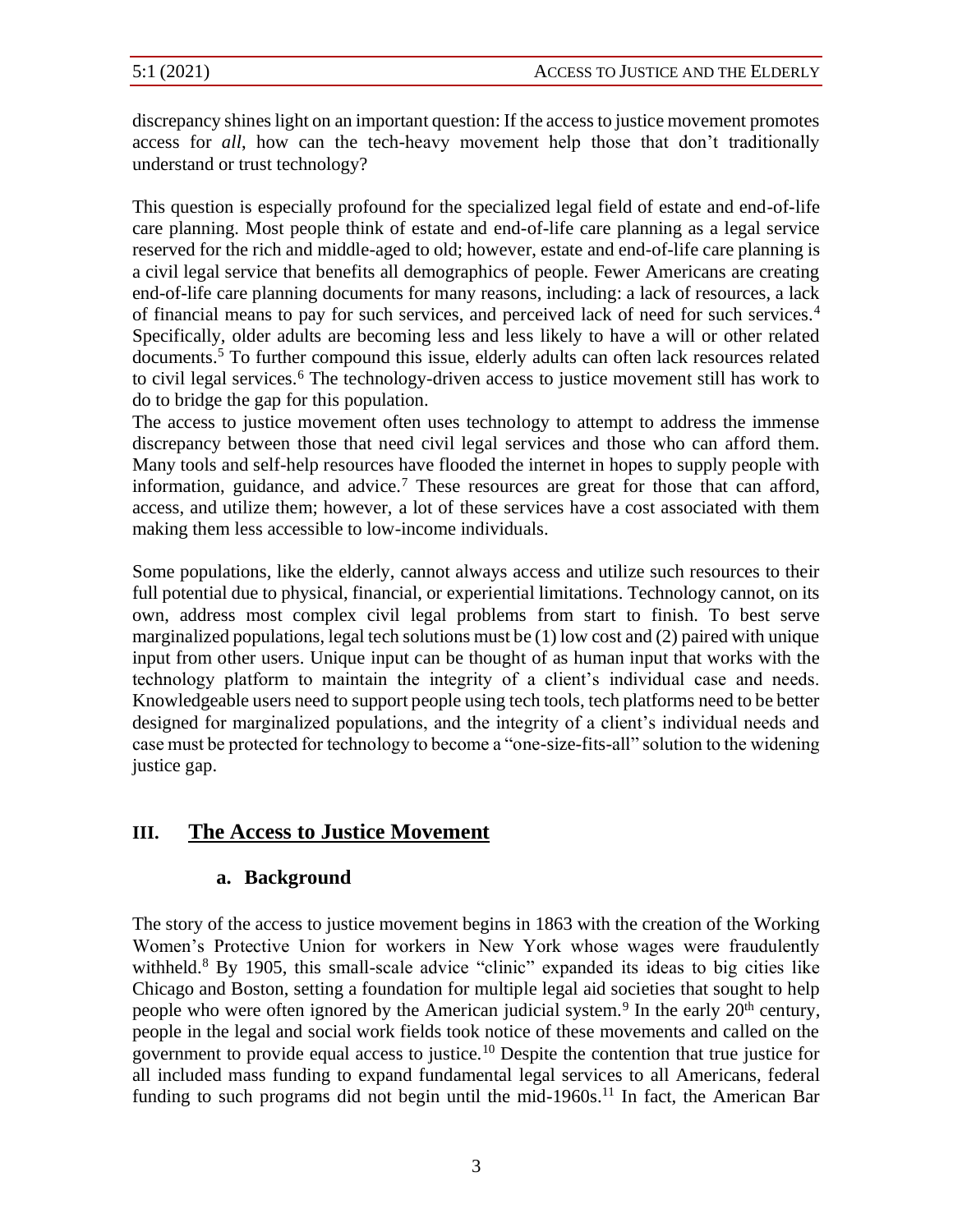Association condemned state-funded, "socialist" civil-legal services for much of the 20<sup>th</sup> century. $12$ 

In 1965, as a part of the "war on poverty" instituted by President Lyndon B. Johnson, the Office of Economic Opportunity Legal Services Program (now known as the Legal Services Corporation, or LSC) was created and became the first instance of government-funded legal assistance<sup>13</sup> to poor citizens.<sup>14</sup> Federal funds began to flow to legal aid and young lawyers "aligned with the New Left" and directed much time and energy into legal aid offices, creating a demand for such services never seen before in the United States.<sup>15</sup>

Fast forward to 1980 when federal services expanded the total national legal aid budget by about 6300% in million dollars per year in one turn of the fiscal calendar.<sup>16</sup> Despite a seemingly clear push by the government to support movements for equal justice for all, a vast majority of groups, such as the poor and racial minorities, were still shut out of the justice system.<sup>17</sup> While the government claimed to fund civil legal aid programs to "provided" assistance to those who face[d] an economic barrier to adequate legal counsel . . . and reaffirm faith in our government of laws," the LSC saw its funding cut by 25% in 1981, allegedly due to then President Ronal Reagan's contention that only states should manage their legal aid funding as they saw fit.<sup>18</sup> Congress emphasized that such cuts and funding phase outs "will not eliminate free legal aid to the poor," however, it seems that this decision only widened the justice gap.<sup>19</sup> In this same year, Congress began to impose unprecedented restrictions on organizations funded by the LSC, undoing years of progress in the access to justice movement.<sup>20</sup> Many federally funded entities, including local programs and individually practicing attorneys, were eliminated entirely, forcing the remaining legal aid organizations to either seek private funding or scale back on their assistance by developing ways to help self-represented litigants navigate the legal system on their own.<sup>21</sup>

## **b. Access to Civil Justice**

The touchstone concept of a "right to counsel" only applies in criminal matters as a matter of constitutional law.<sup>22</sup> Civil matters do not provide for the constitutional protection of counsel.<sup>23</sup> Losing a civil matter can have severe consequences, though. Civil matters can determine if someone remains in their home, keeps their children, or if someone can legally protect themselves against a situation of domestic violence.<sup>24</sup> Regardless of these risks, a socalled "Civil Gideon" right, or the idea that people who are unable to afford lawyers in legal matters involving basic, civil human needs should have access to free legal representation, is not protected by the Constitution.<sup>25</sup> The lack of such protection only widens the gap and leaves more Americans without seemingly necessary legal aid.<sup>26</sup>

Due to the recent increase in the need for civil legal aid, the access to justice movement has focused for the last three decades on the gap between the complex and costly legal system and average Americans. On a yearly basis, Americans receive limited or no legal help for more than half of the 1.7 million civil legal battles they face on a yearly basis.<sup>27</sup> As of 2013, 60 million Americans qualified for some type of civil legal aid service, but almost 80% of these legal needs went unmet.<sup>28</sup> Despite the profession's best efforts to bridge the gap, more people are representing themselves (as pro se litigants) in court and are not well-equipped to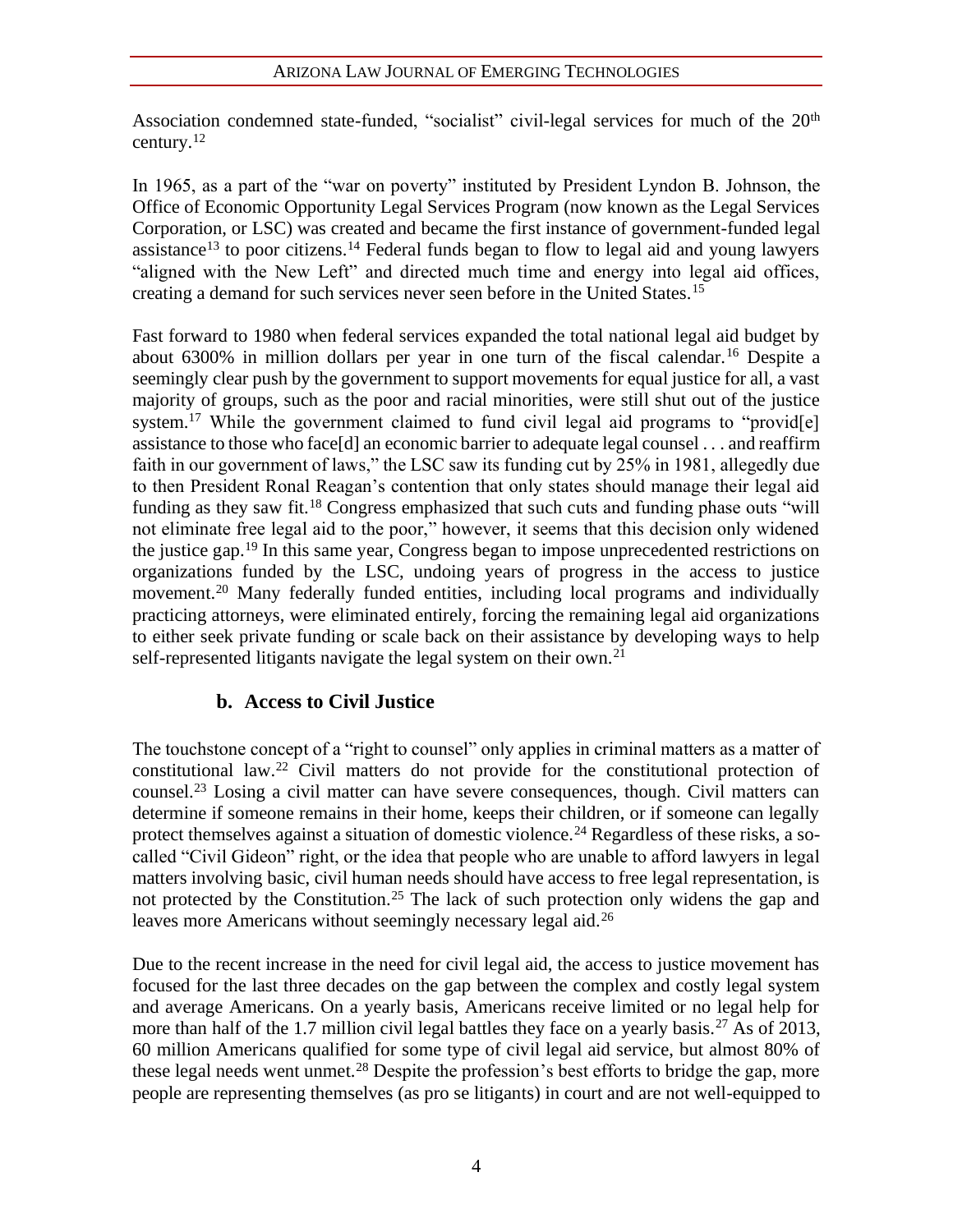handle the complexities of the American legal system.<sup>29</sup> Despite these underwhelming figures, civil legal service providers still work to expand their reach because studies have shown that people who get assistance with a legal problem through legal aid receive better outcomes than those who do not.<sup>30</sup>

Take, for example, Step Up to Justice (SU2J), a pro-bono law center that serves residents in Pima County, Arizona.<sup>31</sup> SU2J's mission is to answer the question: "How can we direct quality free civil legal services to the most people in need at the lowest cost?"<sup>32</sup> Since its inception in 2017, SU2J has served over 4,300 clients, worked with 210 volunteer attorneys, and provided over \$4 million in free civil legal assistance for its clients.<sup>33</sup> SU2J is not alone; it is a part of a recent movement of privately funded pro-bono law centers around the country that are able to do more than LSC-funded organizations. Because SU2J is not funded by the LSC, it is not subject to certain, arguably limiting, federal regulations. For example, SU2J can serve undocumented people whereas LCS funded organizations are only able to serve undocumented people if they are victims of domestic violence. Also, LSC funded organizations are prohibited from engaging in legislative advocacy while SU2J is not prohibited to do so. The distinction is important to note because the recent development in organizations like SU2J around the country emphasizes a different type of legal aid organization that can, in a sense, do more.

More information and data are provided for LSC funded organizations. In 2019, the LSC delivered approximately \$428 million in grant-based assistance to 132 legal aid organizations in 880 offices around the country.<sup>34</sup> While 57.3 million Americans were eligible for LSC services, only about 1.8 million were received some type of legal service via LSC grantees.<sup>35</sup>

Most of the data surrounding civil legal aid focuses on low-income individuals, and rightfully so; the LSC's statistics on poverty in the 2017 Justice Gap Report suggested that 1.7 million low-income Americans had an issue that qualified for civil legal assistance.<sup>36</sup> These statistics, while alarming, fail to account for the tens of millions of people that also qualify for such services but are considered to have "moderate" income.<sup>37</sup> More than 50% of those that not only qualify for civil legal services but also apply for such services are turned away due to unavailability of resources. $38$  There is simply no room in the budget to help people access lawyers.<sup>39</sup> So, with all of these individuals being turned away, who is actually served by civil legal aid services?

Civil legal aid providers aim to serve people independent of their age, gender, race, national origin, and other characteristics but not income.<sup>40</sup> Due to limited legal resources, civil legal aid services usually only represent the "poorest of the poor," or people who live in households with an annual income at or below  $125\%$  of the federal poverty guidelines.<sup>41</sup> Unfortunately, the justice gap "knows no regional or demographic boundaries."<sup>42</sup> In fact, low and moderateincome people are both disserved in the contemporary market for legal services.<sup>43</sup>

## **c. Technology and Access to Justice**

The United States government has made efforts to provide funding for civil legal services to needy persons since 1964.<sup>44</sup> Despite these efforts' implementations, there are still a vast majority of people with legitimate legal needs not receiving help.<sup>45</sup> In 1998, the LSC held its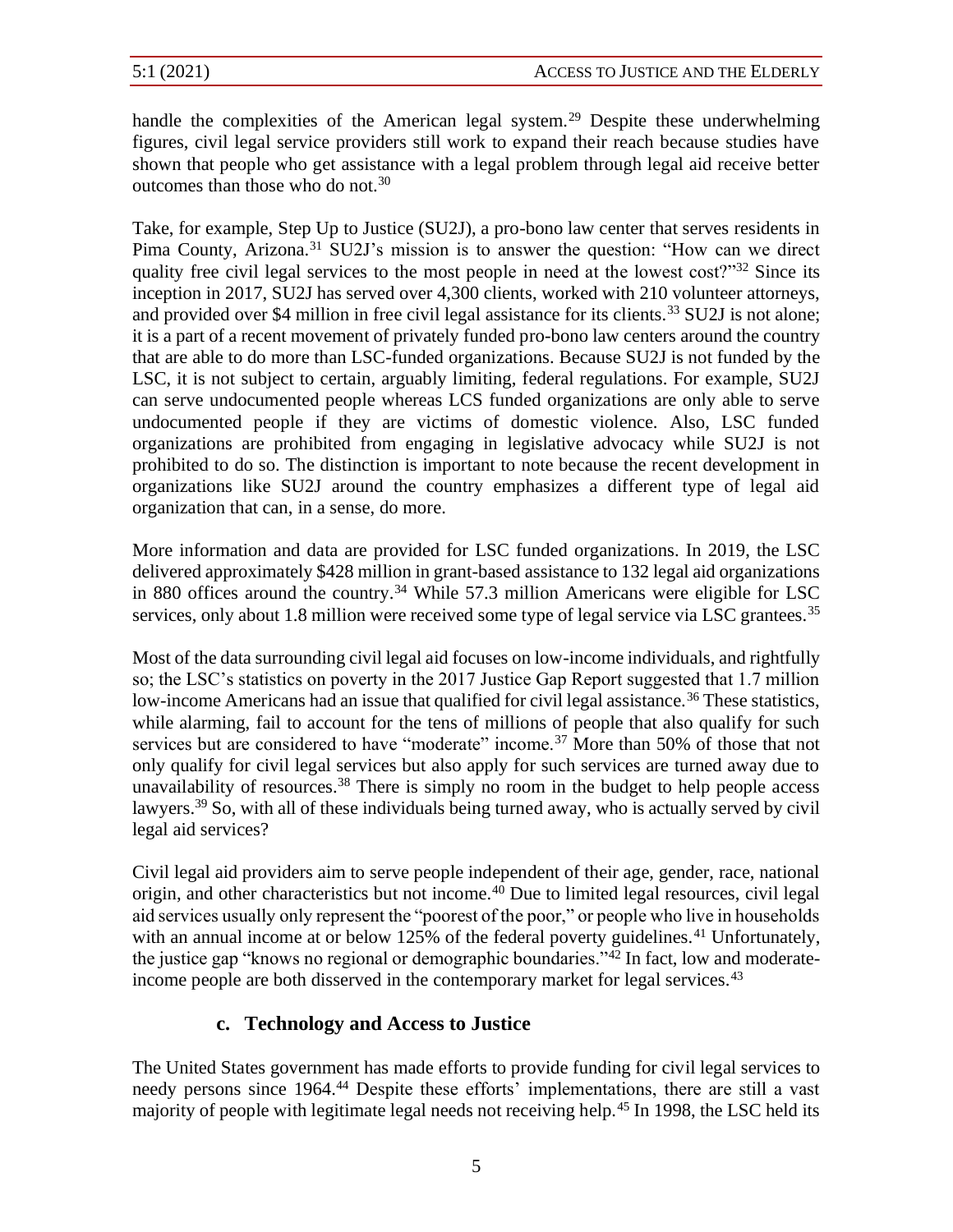first conference dedicated to using technology to improve access to justice efforts.<sup>46</sup> This conference led to major funding—over \$40 million—for legal aid organizations dedicated to implementing new tech-driven solutions to the gap problem.<sup>47</sup>

The effort to expand civil legal services to those that need it has generated many tech-driven solutions. In 2019, the American Bar Foundation found approximately 320 digital legal tools used in United States jurisdictions, offering assistance to non-lawyers for problems across the legal spectrum to help narrow the access to justice gap.<sup>48</sup> These tools were most commonly used (1) to provide information, (2) to connect individuals to attorneys, and (3) to automate and produce legal documents.<sup>49</sup>

Approximately 75% of the tools surveyed by the American Bar Foundation were to provide information to non-lawyers, or people who might need a lawyer but don't have one.<sup>50</sup> These tools include "self-help" information like searchable libraries of practice resources, sample legal forms, and answers to common legal questions.<sup>51</sup> Other examples of this type of legal aid tool include court-based and legal aid organization websites, e-filing services, social media presence, and online learning tools.<sup>52</sup> These tools are created for non-lawyers seeking to diagnose and understand their legal problem before, or without, seeking advice from a lawyer.<sup>53</sup> These information-driven services are not only limited to non-lawyers; some platforms, like Probono.net, provide legal information and guidance to attorneys taking on pro-bono matters outside of their normal practice boundaries.<sup>54</sup> Probono.net, and other sites like it, seek to "empower the public with information and self-help tools, equip advocates with resources to make a stronger impact, and mobilize volunteers to expand help available."<sup>55</sup>

The second most common type of legal tool is one that connects individuals with attorneys in the relevant field of law.<sup>56</sup> Approximately 48% of the tools examined by the American Bar Foundation acted as a connector between people with legal problems and practicing attorneys.<sup>57</sup> An example of this type of tool is the well-known site Rocketlawyer.com. On their "Meet our lawyers" page, Rocket Lawyer notes: "Our network of Rocket Lawyer attorneys are ready to help. Ask a legal question and we'll connect you with a qualified lawyer."<sup>58</sup> You can search lawyers through "issue" or "state" or both.<sup>59</sup> Rocket Lawyers and tools like it are ideal for people who have the funds available to hire a private attorney or firm. Rocket Lawyer's "legal made simple" slogan offers a wide variety of tech services to those that become members through various payment plans.<sup>60</sup>

Lawyer-referral tools are limited in their ability to narrow the access to justice gap due to financial accessibility. A central issue in the discussion about access to justice and the justice gap is an individual's inability to pay for necessary civil legal services. This type of legal tool, one that connects a non-lawyer to a lawyer in the field related to their legal issue, does not seem to take into consideration one's inability to pay high legal fees. People of limited means can be referred to a lawyer, then unable to do anything with it. While lawyer-referral tools have been developed and implemented in high numbers over the last few decades and are the second most common type of digital legal tool available on the market, they do little to advance the movement's goal of providing adequate legal services at reduced or no cost.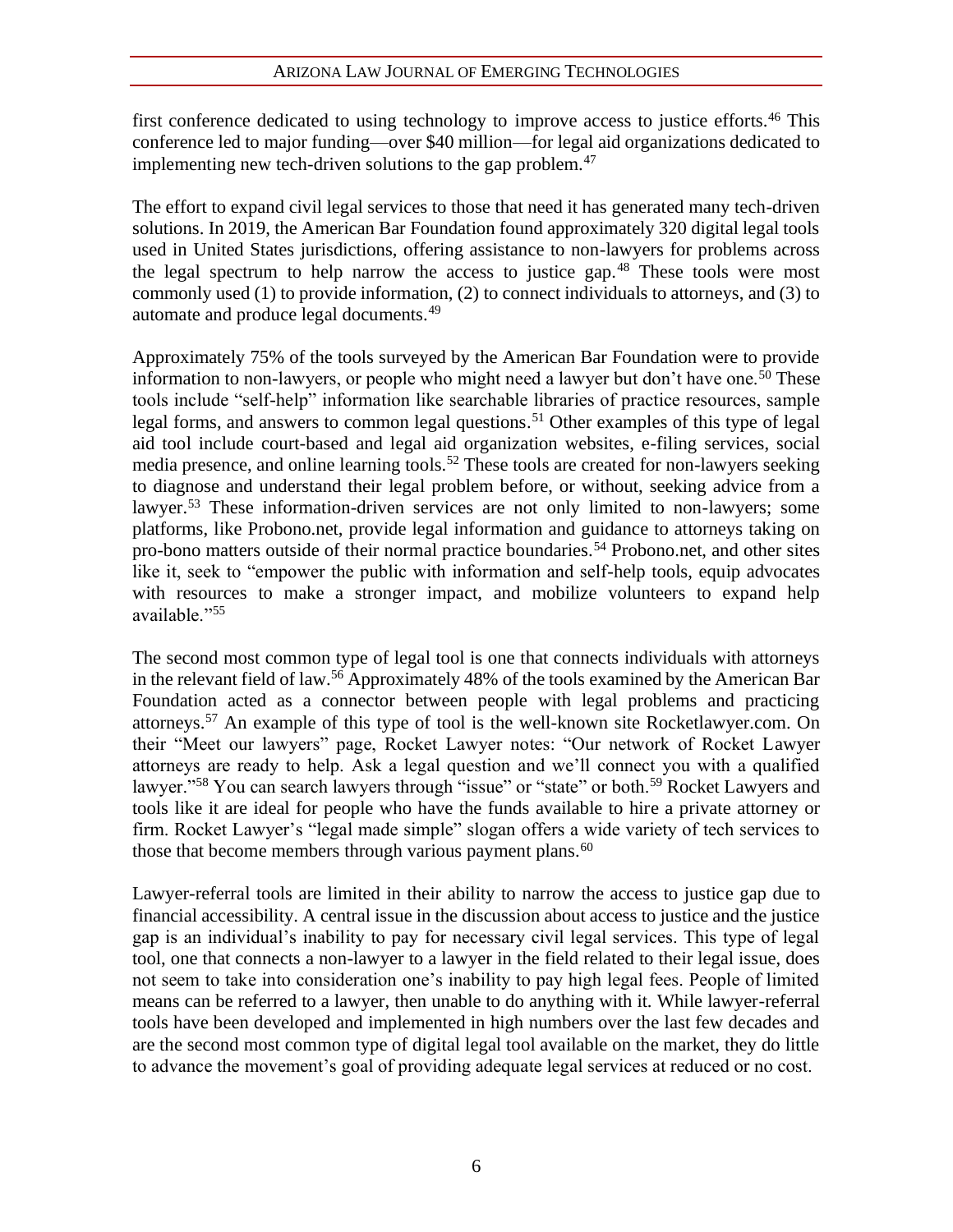The third-most popular category of legal tools surveyed by the American Bar Foundation is document automation platforms.<sup>61</sup> Document automation technology allows firms, organizations, and private practicing attorneys to use interactive processes that guide attorneys and clients through the process step-by-step.<sup>62</sup> This is the technology behind the Prep with Tech (PWT) Project launched by SU2J in October of 2020.<sup>63</sup> At the start of the Project, SU2J selected Afterpattern (formerly known as Community.lawyer), a company created to assist organizations and firms in automating their documents, to train them on the document automation process.<sup>64</sup> Afterpattern allows users to create their own automated documents from scratch or purchase already-created documents from their library of templates. SU2J built six documents from the ground-up related to estate planning and endof-life care and now provides volunteer attorneys access to these document-creating services when serving low-income clients in clinic settings.<sup>65</sup>

Document-automation platforms are in wide-use throughout the country and the legal tech community has seemed to welcome these tools.<sup>66</sup> Thomson Reuters conducted a study that showed such automation software programs have shown that attorneys and firms that use them find their time on document preparation reduced, on average, by  $82\%$ .<sup>67</sup> In theory, all of these legal tools have the potential to address the justice gap; non-lawyers can educate themselves on their legal issues and potentially circumvent the use of an attorney entirely. Attorneys also can increase their efficiency and serve more clients.

Despite these positives, technology is not a one-size-fits-all solution for all populations that need civil legal aid services. Many of the legal tech tools available require capabilities that some groups, the elderly being a prime example, simply do not have.<sup>68</sup> These same groups may also struggle to access the tools based on physical and financial limitations.<sup>69</sup> In particular, elderly people may suffer from physical conditions, like decreased hearing and vision, that prevent them from full access to otherwise helpful tech-driven tools and solutions.<sup>70</sup>

One setback with the law and technology tools available on the market is seen in design standards.<sup>71</sup> New types of technology are born and die every day. New advances quickly fall out of fashion or requires so much upkeep and adaptation as to be rendered prohibitively inefficient.<sup>72</sup> New types of technology are born and die every day. Outdated technologies often fall out of fashion quickly or require so much upkeep and adaptation as to be rendered prohibitively inefficient.<sup>73</sup> While this is not the case for all legal aid tools, tools that do require constant reformation may burden the already-strapped civil aid organizations and advocates. Elderly people are often overlooked in the design process to make technology more userfriendly though.<sup>74</sup> This oversight frequently creates difficulties for elderly people when they interact with tech-driven services, $75$  and these problems call for special attention, especially in the legal services field.

Aging matters in the legal field; as the population of older, retirement-age Americans increases, so has the number of attorneys expanding their practices to provide elder law services.<sup>76</sup> Concurrently, aging will matter in the newer and rapidly growing field of legaltech. Legal help for older adults is a multi-faceted and complex issue that will require the legal community to navigate a society that is unprepared for the number of and longevity of older adults in the American population.<sup>77</sup> An estimated 87% of older adults seeking legal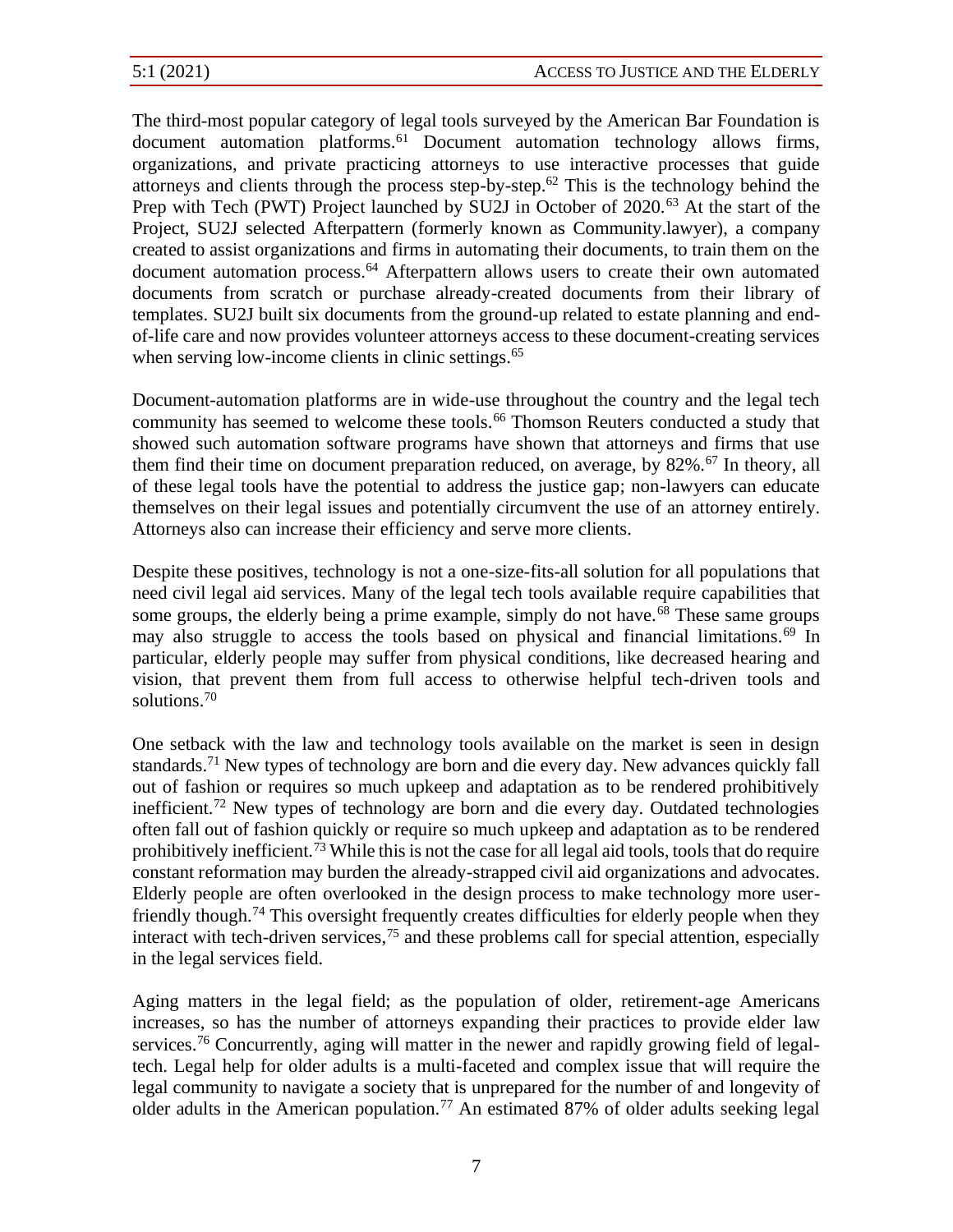#### ARIZONA LAW JOURNAL OF EMERGING TECHNOLOGIES

assistance had difficulty finding or affording it, and available resources to combat these problems are often underfunded or underutilized.<sup>78</sup> Attorneys, organizations, and firms that want to use tech-driven solutions to provide legal services at low-to-no-cost for underserved populations should continue to do so with poor and elderly people in mind. Creating techdriven solutions *can* bridge the justice gap only if the solutions are accessible to the entirety of the intended community.

Take again, for example, SU2J's PWT Program. For example, SU2J ran an estate-planning and end-of-care planning clinic. To assist in this program, SU2J created the PWT Program. The program proposed the use of "a novel document assembly and document automation software to generate individualized and accurate end of life planning documents . . . based on attorney notes and unique input."<sup>79</sup> The emphasis here is on *unique input*. Unique input, or human interaction with and support of the technology, ensures that the individual needs of the client are factored into the use of the technology and the legal-focused output.

Many of the clinic's applicants were elderly and would indicate in the preliminary screening that they were uncomfortable with technology. This was demonstrated when SU2J staff noticed hang-ups in engaging some of the elderly clients in the screening process: when asked to edit and return a preliminary screening PDF, some clients found this task daunting, causing some potential clients to drop their spot in the program entirely. A handful of clients that expressed interest in the PWT Clinic had little to no experience using PDFs in general, let alone editable PDF formats. Despite SU2J's list of instructions on how to download, edit, and return the editable document, some clients were hesitant to deal with the PDF at all.

SU2J had to problem-solve. This program created for the attorneys was meant to streamline the process and serve clients efficiently, but the tech could not be implemented if the client could not use the technologies chosen to convey their information to SU2J and the volunteer attorney. This is where flexibility with the tech and with human clients came into play. SU2J began to assist clients in filling out these forms through an individualized intake process to help clients overcome this tech hurdle.

Training users (volunteer attorneys) to deploy the PWT Program was another tech-influenced issue SU2J had to address. The problem-solving approach here is another example of the success of unique input because SU2J took the time to train users individually to use the techplatform and to provide the tech with user-inputs that optimize the efficiency function of the technology. Even though the training focused on the technology used in the project, these tutoring sessions addressed a user's unique questions and their understanding of the platform. This approach considers the idea that individualizing education for users is key to serving clients more efficiently.

This approach has been very successful. Since the program launched in 2020, SU2J has been able to hold six clinics, each with a respective volunteer attorney to serve qualifying Pima County residents in their estate planning needs.<sup>80</sup> This "tech rich" legal service delivery has put SU2J and similar organizations in a unique position to help low-income individuals receive competent civil legal services. It has been successful because it does not operate solely through the tech platform; the staff of SU2J work closely with clients and volunteer attorneys to supplement areas where technology might be lacking.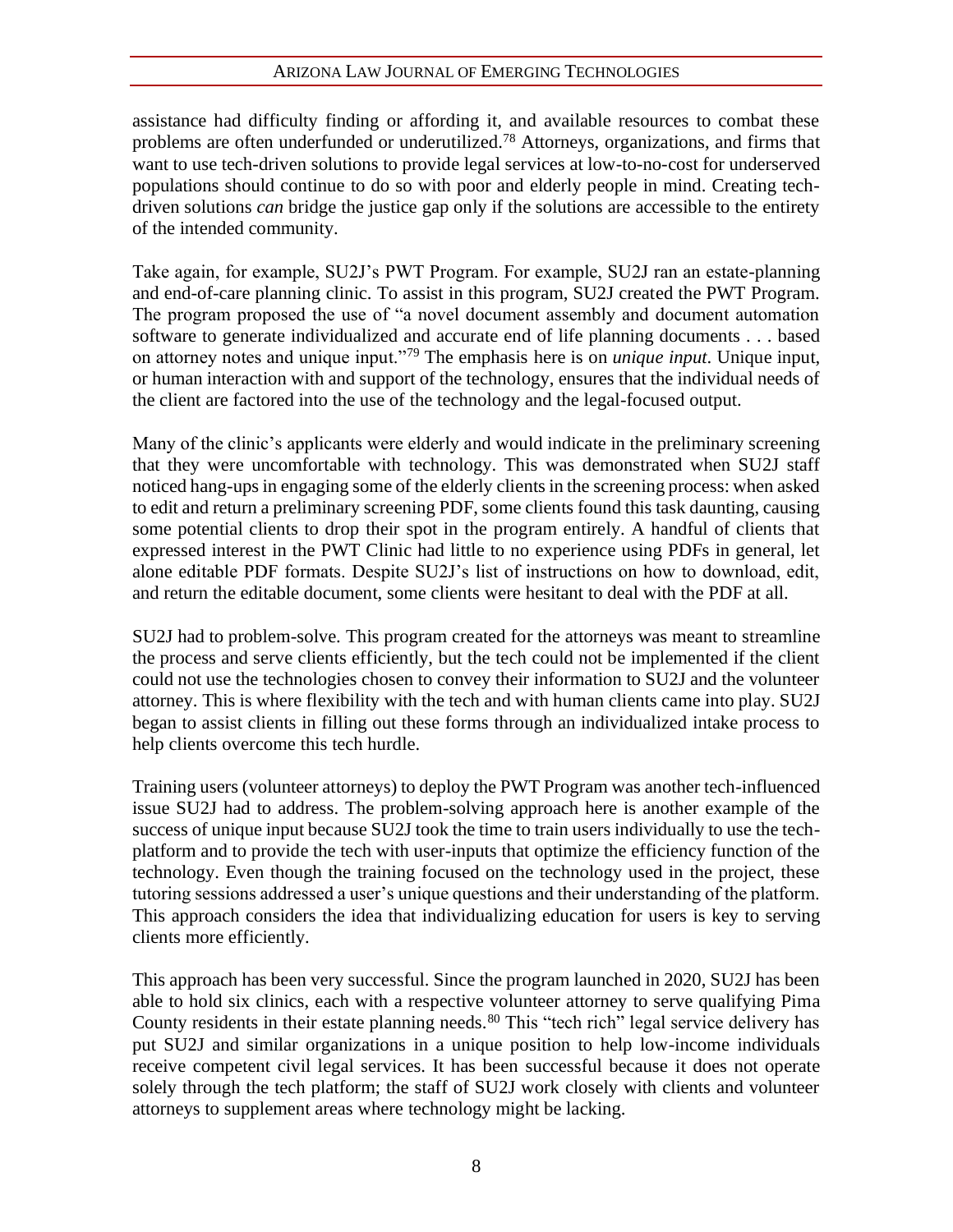This approach's success must be analyzed. At first glance, the adaptations implemented by SU2J to address these concerns appear to decrease technology's service output and efficiency. The additional requirement of unique user input, such as a person-to-person intake process and individualized attorney training, seem to render the efficiency point moot. However, the technology here *does* increase efficiency and *does* optimize positive client outcomes through *support* from unique user input. The PWT Project shows that technology is a useful weapon to combat the justice gap—so long as it is coupled with some type of human-driven support. Most of these human-driven adaptations are done on the front-end of the process, and therefore, do not decrease the overall efficiency of the technology's ability to streamline the clinic process. Overall, the PWT Project provides an informal case-study on how technology can be used to address the gap in legal services, increase organization efficiency, and convey the individual client's case needs to the technology for, hopefully, the best possible legal outcome.

## **IV. Estate and End-of-Life Care Planning in the United States**

## **a. The Old-Age Ratio and a Growing Elderly Population**

Demographic projections in the United States show that by 2030, when all baby boomers will be at least 65 years of age, older Americans will outnumber children for the first time in American history.<sup>81</sup> At this time, one in every five residents of the United States will be of retirement age.<sup>82</sup> An aging nation means a smaller workforce; this is the very essence of the old-age dependency ratio. The old age dependency ratio describes the phenomenon in which the number of "economically inactive" citizens will outnumber "economically active" people, those that fall within the class of working individuals.<sup>83</sup>

What implications does the old-age dependency ratio have for a country like America? Recent publications show "disquieting trends."<sup>84</sup> Such trends include racial and ethnic health disparities, widening socioeconomic disparities related to health and mortality, and an increase in the number of older Americans living with one or more disabilities.<sup>85</sup> This will place a strain on caregivers, families, and the overall U.S. health care system. Potentially more important though, the economically active population and the overall economy will face a greater burden to support and provide social services needed by economically inactive people dependent upon such services.<sup>86</sup> One likely strained service is providing legal help for older Americans. $87$  Despite government efforts like the Older Americans Act<sup>88</sup> which directed funds for legal services specifically for the elderly, demand might simply outweigh resources with a growing older population.<sup>89</sup> Funds provided to legal service providers aimed specifically at the elderly are "wholly inadequate" to meet the needs of the ever-growing elderly population.<sup>90</sup>

Another important implication of the old-age dependency ratio to consider is the growing problem of senior poverty. Since the early 1990s, the percentage of people 50 and over comprising the American homeless population has increased from 11% to over 50%, and the number of food insecure seniors has increased by 130%. Perhaps more alarming, approximately one-third of elderly people in the U.S. have no pension or retirement savings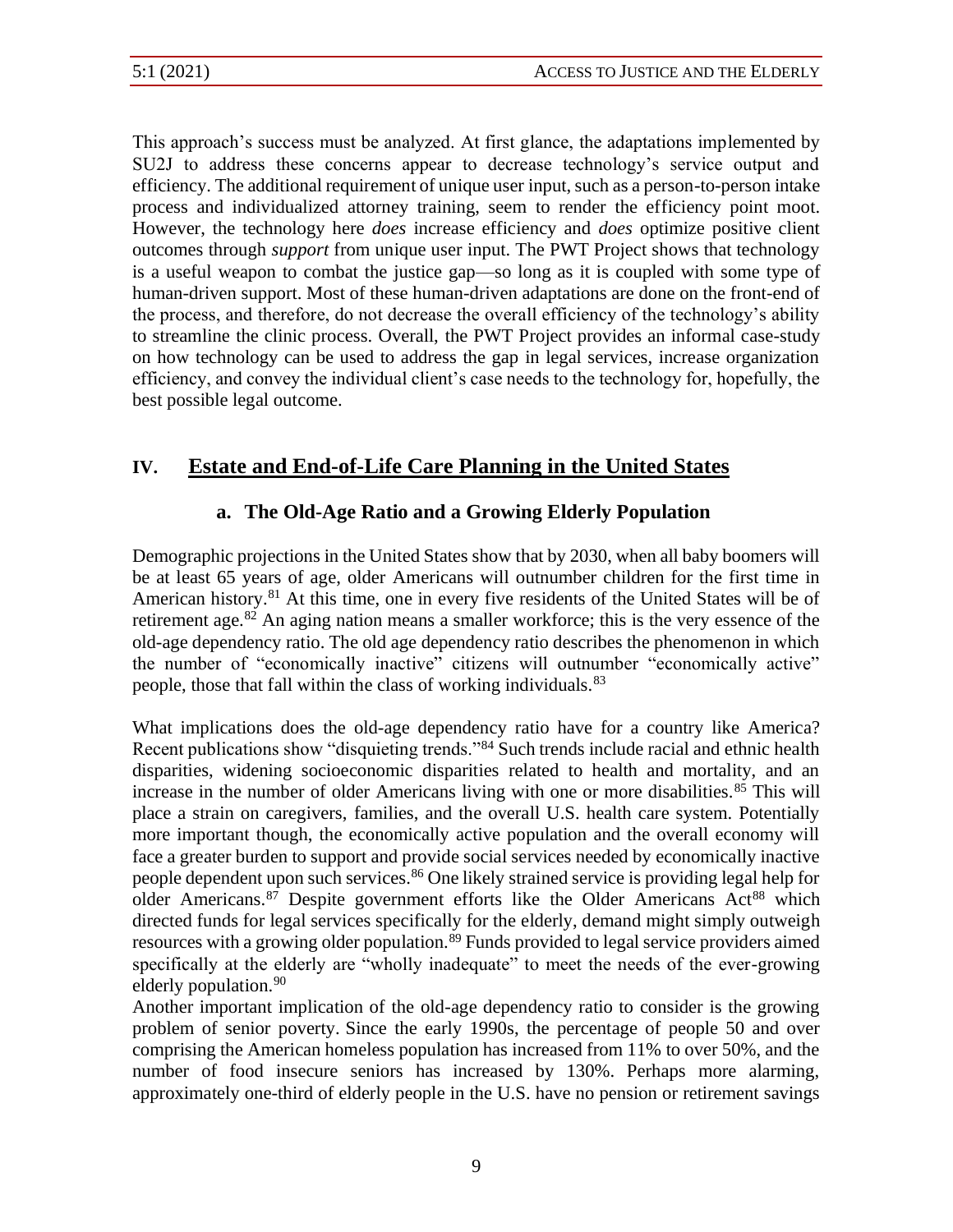and median annual incomes of only  $$19,000.<sup>91</sup>$  In fact, during 2015 to 2016, "individuals aged 65 and older had the unique distinction of being the only population segment to experience a significant increase in the number of individuals in poverty.<sup>"92</sup>

A huge portion of elderly Americans will not have enough money to live out their lives independent of social service programs.  $93$  On top of day-to-day expenses, the elderly population is in a unique position of financial hardship due to their higher respective cost of health care.<sup>94</sup> This creates a scenario in which approximately half of the population entering retirement will be unable to maintain their standard of living once they stop working.<sup>95</sup> An elderly's person inevitable need for legal representation is a significant additional expense, so the magnitude of the justice gap hits the impoverished elderly population particularly hard.<sup>96</sup>

## **b. Statistics on End-of-Life Care Planning in the United States**

As the baby boomer generation ages, the demand for elder law and estate planning services increases.<sup>97</sup> Elder law firms and services often encompass many topics related to end-of-life care through estate planning, long-term care planning, asset protection planning, and guardianship/conservatorship planning.<sup>98</sup> The need for these services is not new; since the mid-1990s, the American legal field has recognized the need for elder law specialists and began multiple educational programs aimed at meeting such needs.<sup>99</sup> The National Academy of Elder Law Attorneys (NAELA), founded in 1987, boasts 4,500 attorneys specializing in elder law services as part of their membership and advocacy efforts in the United States.<sup>100</sup>

Despite the increase in the elderly population and this seemingly logical connection to an increase of estate planning services, actual data show that the number of adults 55 and older with a will or similar documents has decreased from 60% to 44% in the last two years alone.<sup>101</sup> Further, the number of young adults with a will or other like documents has increased by 63% since 2020.<sup>102</sup> Because these trends are so new, there is little research surrounding these figures.<sup>103</sup> However, surveys of Americans about estate planning show that there are a multitude of reasons why these figures are what they are: some people state they "haven't gotten around to it," "don't know how to get these documents," "don't have enough assets to leave anyone," or that estate planning is just "too expensive to set  $up$ "<sup>104</sup>

## **c. Barriers to Serving the Elderly Population**

## *i. Tech Literacy and Confidence Among the Elderly*

There is a common misconception that older Americans do not understand or cannot master new types of technology, however, recent studies show that about 75% of people over the age of 65 are "online" in some capacity.<sup>105</sup> The disparity between elderly adults and young adults online is not that large; 90% of younger adults are online, leaving a 15% difference, approximately.<sup>106</sup> If these statistics are true, where does this misconception come from? There are a multitude of explanations for these assumptions. Elderly people are often thought of as having trouble using technology because they struggle with health issues that create barriers to compatible use.<sup>107</sup> Another misconception is that older adults experience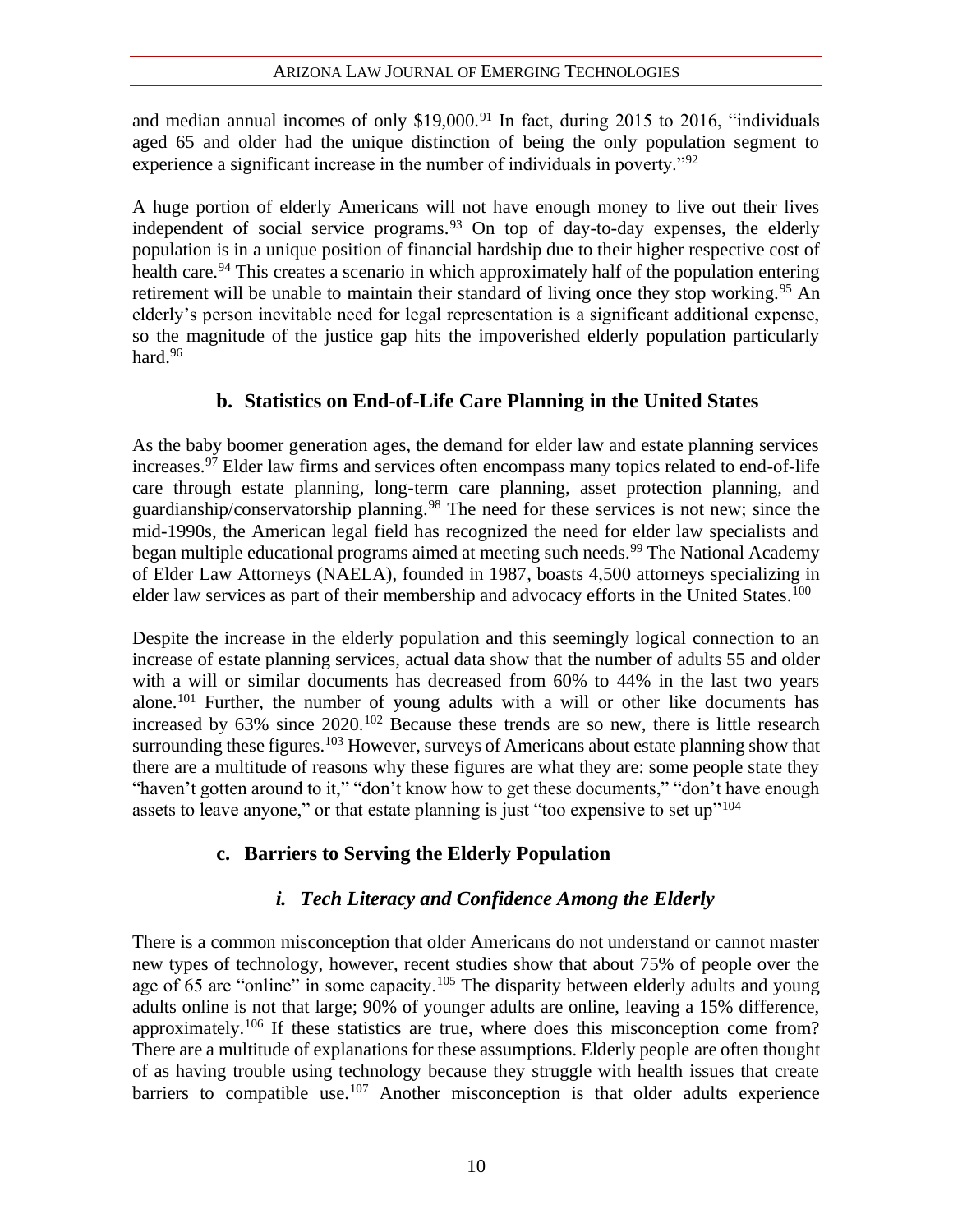frustration with new technology and that this lack of confidence and knowledge leaves them unmotivated to continue developing skills or learning about other technologies.<sup>108</sup> There is some substance to these assumptions—a recent study from Pew Research Center found that low technology literacy and physical challenges together create the biggest barriers for seniors' adoption of new technology.<sup>109</sup>

The first major barrier faced by the elderly—as suggested by the Pew Research Center study—is the lack of accommodation for limitations in mobility and sensory capacities, like loss of hearing or eyesight. <sup>110</sup> About 23% of older adults indicate that they have some physical or health condition that makes technology use difficult or challenging.<sup>111</sup> There are also issues related to reduced activity for the elderly, a by-product of aging that may make it difficult for some seniors to "keep up" with fast-paced technology.<sup>112</sup> The top cited conditions that impair technology use in the elderly are related to manual dexterity and visual impairments.<sup>113</sup> Such conditions may prevent elderly people from fully engaging in otherwise useful services provided through technology. $114$ 

Arguably, the more important barrier to consider is some people's inability to use technology as intended by the developer because the developer has not taken a human-centered approach in its creation. The nuances of technology feel overwhelming for many users when trying to grasp new technology.<sup>115</sup> Issues of "technology usability" often create frustrating scenarios for people of all ages, particularly the elderly who are unfamiliar with the platform and more likely to quit what was designed to be a fairly routine task.<sup>116</sup> Another facet of learning a new technology is finding someone to teach the new user; only 18% of older adults reported that they would feel comfortable tackling a wholly new technology on their own.<sup>117</sup> This trepidation in "going it alone" only bolsters the issue of confidence in one's ability to use technology.<sup>118</sup> As if physical impairments and psychological barriers weren't enough, the elderly also face another unique barrier when it comes to technology: their privacy.

## *ii. Privacy Concerns Unique to the Elderly*

Elderly people tend to be more concerned about privacy, creating a self-imposed for the elderly's access to technology. In fact, the elderly report concerns about data confidentiality at a rate of 86% as opposed to their younger counterparts who report concerns at only  $67\%$ .<sup>119</sup> Elderly citizens are rightfully concerned; in 2018 alone, adults over 60 lost approximately \$650 million through online crime, an increase of over 400% from 2013.<sup>120</sup> There are a number of online interfaces that target and attempt to misinform and disorient seniors who are sometimes already at a disadvantage due to their physical or psychological impairments.<sup>121</sup>

Even if a senior is ready to tackle learning a new technology, concerns over how to safely control and protect their personal data online loom large.<sup>122</sup> A majority of adults  $(80\%)$  who responded via the Westin Privacy Concern Index, a three-question survey used to classify users in relation to their concerns about personal data, reported a medium or high privacy concern online.<sup>123</sup> The most common privacy concerns for older adults are spam, unauthorized access to personal information, and information misuse.<sup>124</sup> These concerns, along with the trends of internet scammers targeting elderly people online, create unique problems for seniors navigating technology.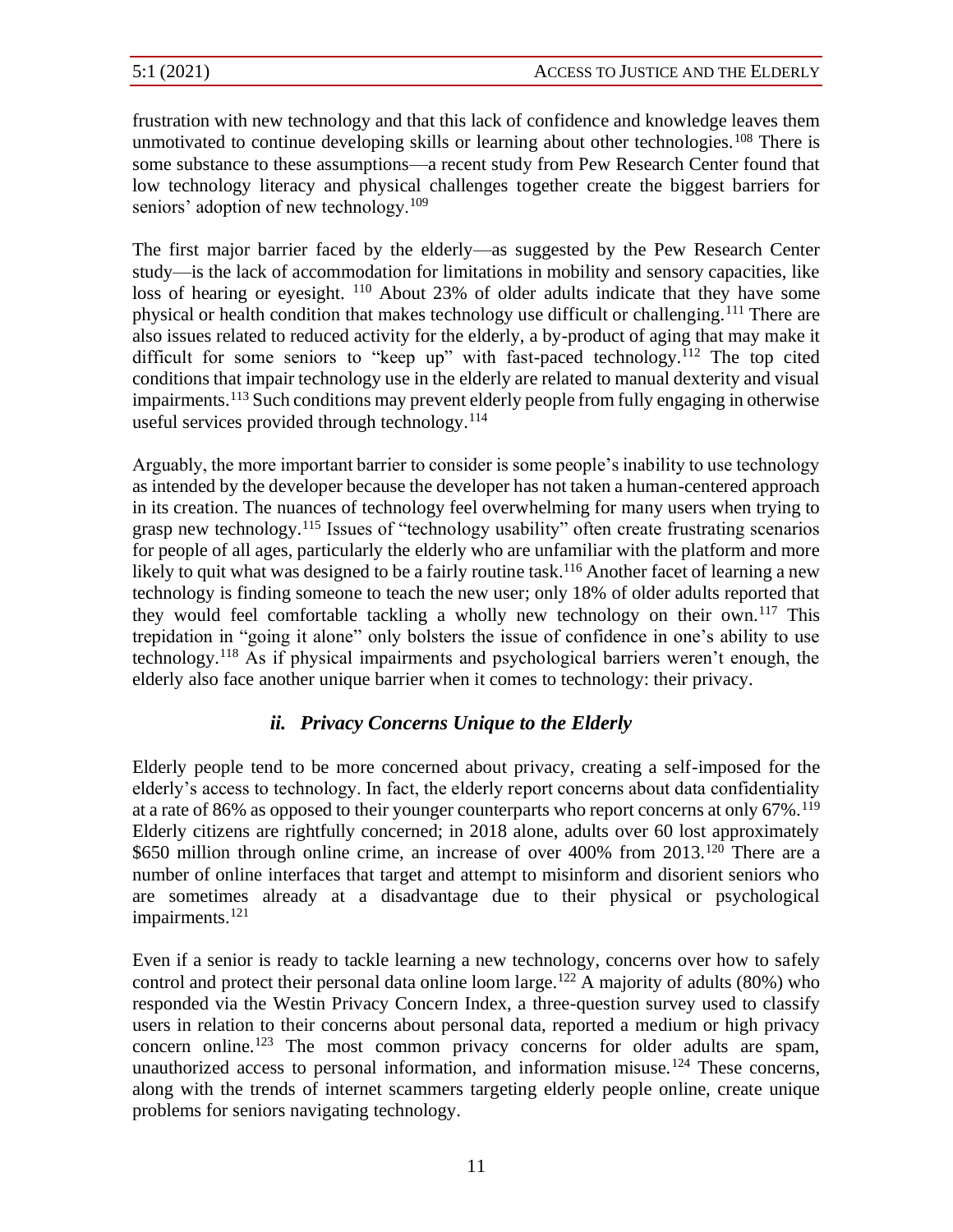Elderly Americans are particularly vulnerable to online fraud.<sup>125</sup> Some reasons for this include that elderly people tend to be more trusting or polite and that elderly people have more assets and savings than younger people.<sup>126</sup> Another possible reason is elderly people get caught up in long-term—and therefore more costly—scams because they become afraid that relatives will lose confidence in their ability to control their own finances and fear loss of independence should they try to disclose or report the fraud.<sup>127</sup> Regardless of the reasons why, evidence suggests that as many as one in five elderly Americans have been a victim of some type of financial exploitation.<sup>128</sup> These privacy concerns can be further aggravated by yet another barrier; the individual may not trust divulging their sensitive information to a lawyer behind a screen.

### *iii. Do Elderly People Distrust Lawyers Online?*

Lawyers are often respected, but not trusted.<sup>129</sup> Only a paltry 3% of Americans believe that lawyers' ethical standards are very high, and such standards were often compared to those of telemarketers, car salesmen, and members of Congress.<sup>130</sup> Overall, Americans just do not trust the legal system as a whole. Only 26% of Americans believe that the civil legal system provides timely and reliable resolutions of disputes.<sup>131</sup> The amount of trust in the legal system has decreased over the last decade with only 53% of Americans having a "great amount" or "fair amount" of trust in the courts in 2015, compared to  $76\%$  in 2009.<sup>132</sup>

Phrases such as "ambulance chaser," a term popularized in the 1920s to describe unsavory attorneys who solicited business at the scenes of accidents and in hospital waiting rooms, have only added to the negative reputation of attorneys over time.<sup>133</sup> Lawyers' reputation as a profession has likely not gotten better since. Nearly 100 years later, people in hospital waiting rooms of 2018 noticed targeted ads from injury attorneys pop up on their phone, a term called "geofencing."<sup>134</sup> Geofencing is the act of placing a digital perimeter around a specific location, like a hospital, and sending ads, coupons, or information to electronic devices in that specific area.<sup>135</sup> It seems as though the fear and anxiety surrounding predatory lawyers that is prevalent in American society has manifested itself in a "digital anxiety," or anxiety from interacting with technology, especially among older adults.<sup>136</sup>

We know that Americans, in general, distrust lawyers. Do elderly Americans share this sentiment? American government and law enforcement agencies seem to think that the elderly have reason to distrust most information delivered to them via technology. The Federal Bureau of Investigation has spoken publicly about targeting scams on the elderly perpetuated through technology, advising older people to "resist the pressure to act quickly [with scammers], be cautious of unsolicited phone calls, mailings . . . be careful what you download, and take precautions to protect your identity."<sup>137</sup>

It is clear that these warnings are aimed at the elderly, seeing as statistics show that they are the most vulnerable to these types of fraud.<sup>138</sup> With all of these warnings surrounding the dissemination of one's private information over the internet, a general frustration or misunderstanding of the nuances of technology, and a potential belief that lawyers are unethical, it would seem logical to assume that the elderly might not trust handling their personal affairs through a tech-driven platform.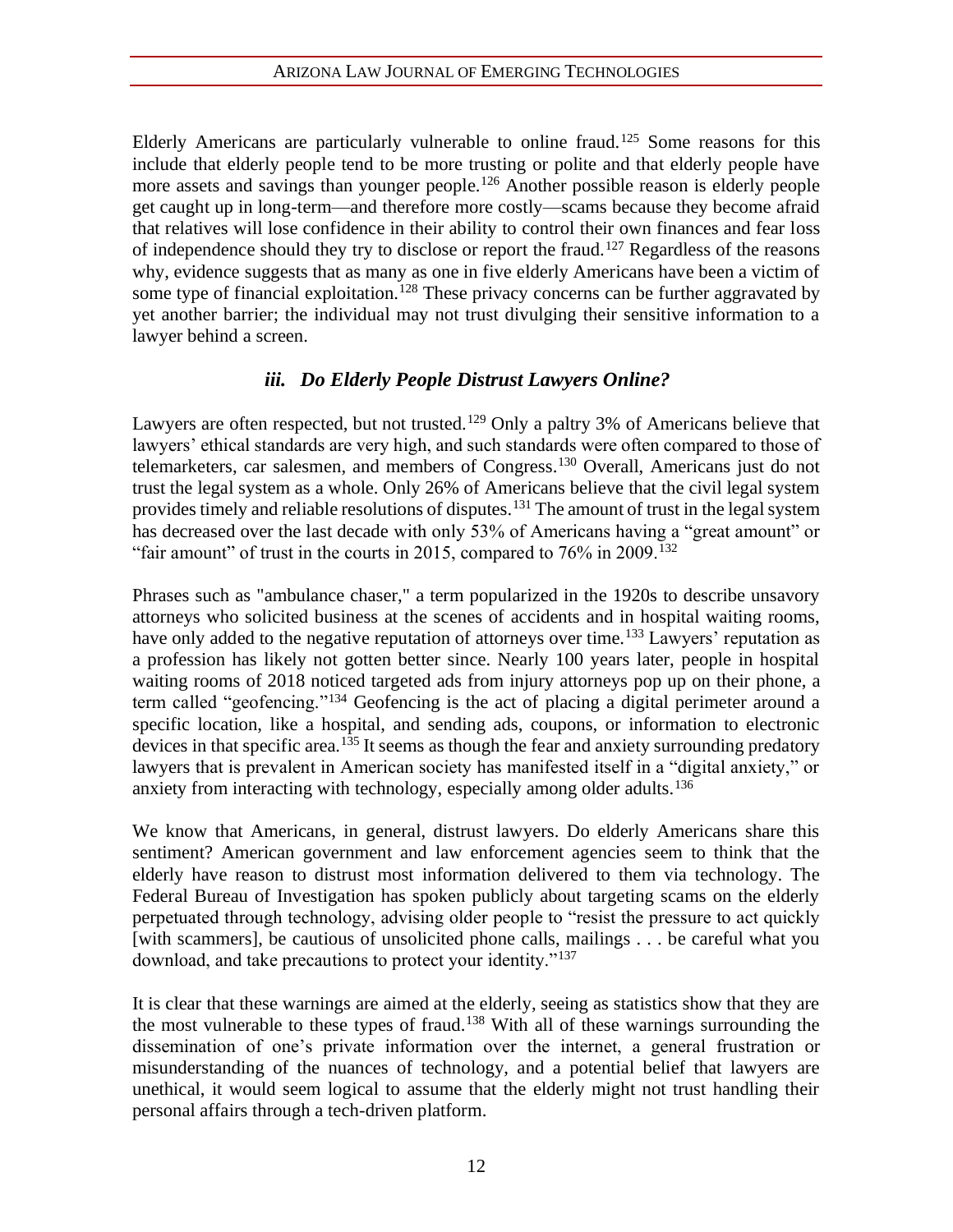## **V. Addressing How Tech and Unique Input Can Work Together to Bridge the Justice Gap**

The assertion that technology needs more assistance and support to bridge the justice gap seems to be counterintuitive to the use of technology to increase efficiency. At the very core of this argument is one word: *efficiency*. The suggestion that technology needs support undermines the overall goal of efficiency. While SU2J and other organizations like it may be able to successfully supplement their tech-platforms with unique, human-driven input, not all organizations have this capability. The need for knowledgeable users to constantly monitor and update others on the tech may defeat the purpose of using technology to efficiently deliver services to more people.

Technological designers should be incentivized to create new products or modify existing ones to better serve consumers who are limited in their abilities to access or understand the technology. The designs of many commonplace devices and their interfaces pose a challenge for the elderly consumer base.<sup>139</sup> These issues render some devices non-inclusive for the elderly consumer base.<sup>140</sup> Further, the software engineers and product owners in their twenties and thirties often overlook the elderly and physically disabled in not only their product design but also in their marketing.<sup>141</sup> The elderly population is growing in numbers and is already a large consumer base, but tech designers and product owners focus on younger groups to maximize profitability of their devices.<sup>142</sup> Maybe designers do this because they too operate on the assumption that the elderly do not understand tech and are not interested in attempting to learn new skills in relation to technology. Perhaps this discrepancy can be attributed to something else entirely. The reality is that tech designers are not focused on the elderly. The tech market assumes that users are younger, but it fails to consider that older consumers could create a wider user base and increased revenue.<sup>143</sup>

Legal aid service organizations, tech-developers, individual attorneys, and individual consumers must continue to recognize the relationship between technology and consumers and leverage unique input to better serve those in need of services. To achieve the true goal of access to justice—access *for all*—the field of legal tech should focus on a few key initiatives: (1) creating tools that correspond more closely to a client's *known* needs to maintain an emphasis on client's individual needs; (2) conducting more research related to how the justice gap affects the elderly population specifically; and (3) creating more opportunities to educate all involved parties about the limitations of technology already in use in the legal field and how to address potential limitations posed by the technology when delivering services. All these suggestions rely on a flexibility between users and technology.

The barriers discussed above are unique to the elderly based on their health, status in American society, and their income. Therefore, more efforts should be made on the part of those developing tech to receive feedback from this specific population to make it more accessible and navigable for them. Tech companies should be incentivized, ideally by legislative policies, to adapt their tech to serve underserved populations. In the field of legal tech, this improvement would likely include tailoring platforms based on the type of legal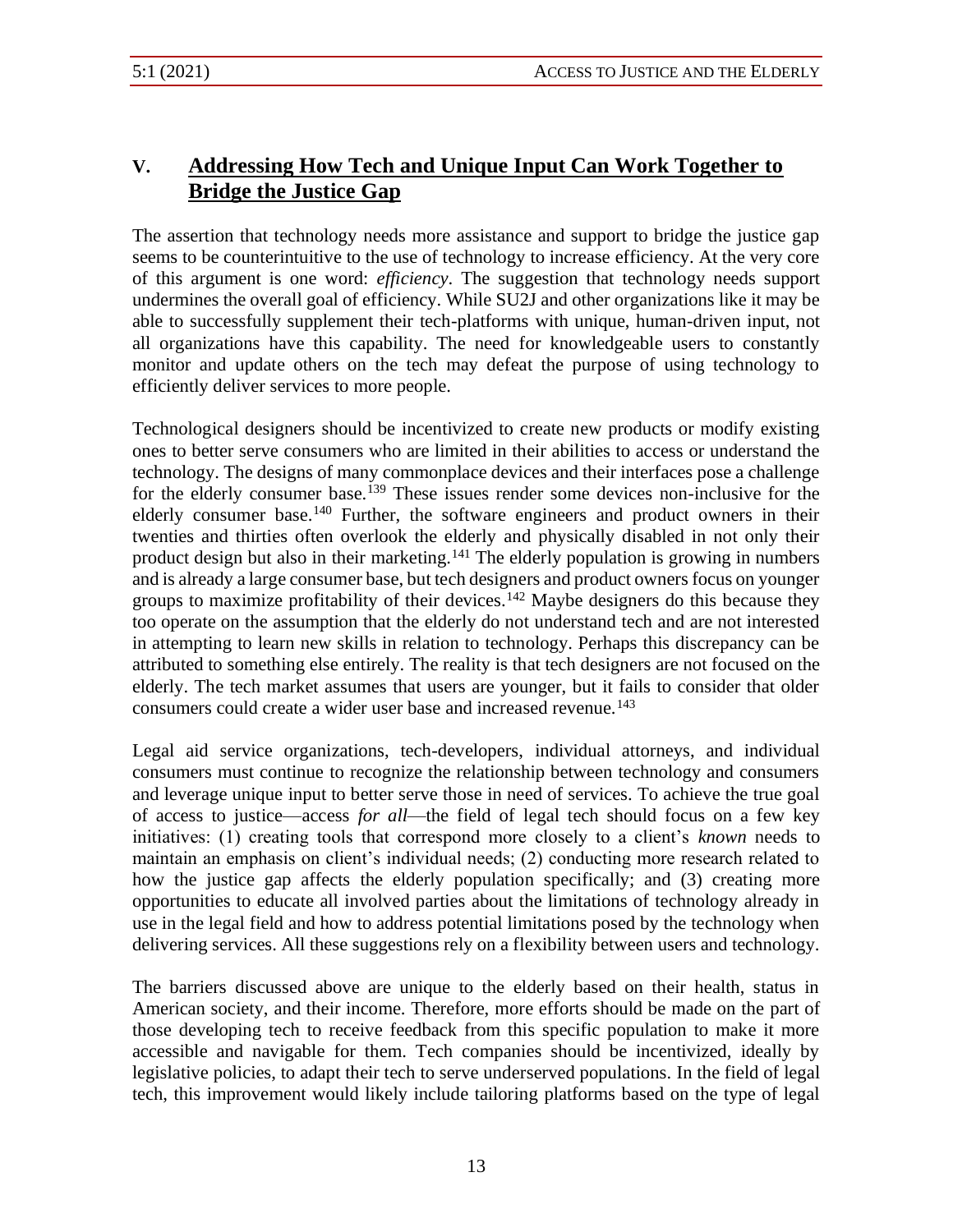services being provided. Organizations seeking to increase their efficiency in serving needy people can focus on developing tech that is multi-use and combines elements from all three types of legal aid tools. Legal aid organizations need to find a balance between relying on technology to bolster efficiency and remembering that each client has unique issues and needs. A good model for this is seen in the problem-solving implemented by SU2J as they developed their PWT Program and learned that the tech-platform was only one piece in the puzzle of efficiency.

Many times, education is discussed as a cure-all for major issues in the United States. Despite its perceived overuse, education initiatives should not be dismissed and should be considered as a strong, if not the strongest, tool in combating the justice gap. Education on the justice gap itself, as well as on the recent benefits and limitations of technology, will be crucial in the effort to incentivize attorneys to volunteer their time and resources towards bridging the gap. Education about presently available resources is also a necessary part of helping serve people with their civil legal needs. We cannot expect people to fully utilize resources if they do not know of their existence. Legal aid organizations like SU2J rely heavily on their partnerships with other community organizations to make their resources known and create greater access opportunities for needy members of their community.

## **VI. Conclusion**

The legal field needs to focus on flexibility and unique input when it comes to serving clients with technology. Technology is increasingly important to the future practice of law, but it poses unique challenges for groups of people that are not traditionally aligned with the wonders of technology. Civil legal aid organizations have known about the justice gap for decades and have created unique, tech-driven solutions to try and bridge the gap. Technology is the main tool to bridge the gap, and the legal aid world has seen some great improvements as a result. Despite this, the gap still exists and is widening. Therein lies the issue; technology is, in a sense, only half of the bridge. If technology acts as the planks of the bridge, then unique input and an emphasis on individual client needs are the posts, rope, and anchors.

https://judicature.duke.edu/wp-content/uploads/2019/11/LawyerstheLegal\_Fall2019.pdf. <sup>3</sup> Justice in Aging, https://justiceinaging.org/advancing-equity-in-law-and-policy/ (last

<sup>1</sup> Zorik Pesochinsky, *Leveraging Legal Technology to Improve Access to Justice*, THOMAS REUTERS (July 29, 2019), https://www.legalexecutiveinstitute.com/leveraging-legal-techaccess-to-

justice/#:~:text=The%20most%20common%20way%20legal,online%20for%20attorneys% 20and%20individuals.&text=Law%20firm%20attorneys%20can%20use,they're%20not%2 0familiar%20with (discussing how legal technology is being leveraged to improve access to justice efforts).

<sup>2</sup> Robert W. Gordon, *Lawyers, the Legal Profession & Access to Justice in the United States: A Brief History*, 103 No. 3, Judicature, 35 (Fall 2019),

visited Sept. 10, 2021) (discussing how access to justice challenges become even greater as people age).

<sup>4</sup> Daniel Cobb, *2021 Wills and Estate Planning Study*, NAT'L. ACAD. ELDER L. ATT'YS, https://www.naela.org/Web/About\_Tab/History\_and\_Standards/History\_and\_Standards\_Su b\_landing/History.aspx (last visited Aug. 28, 2021).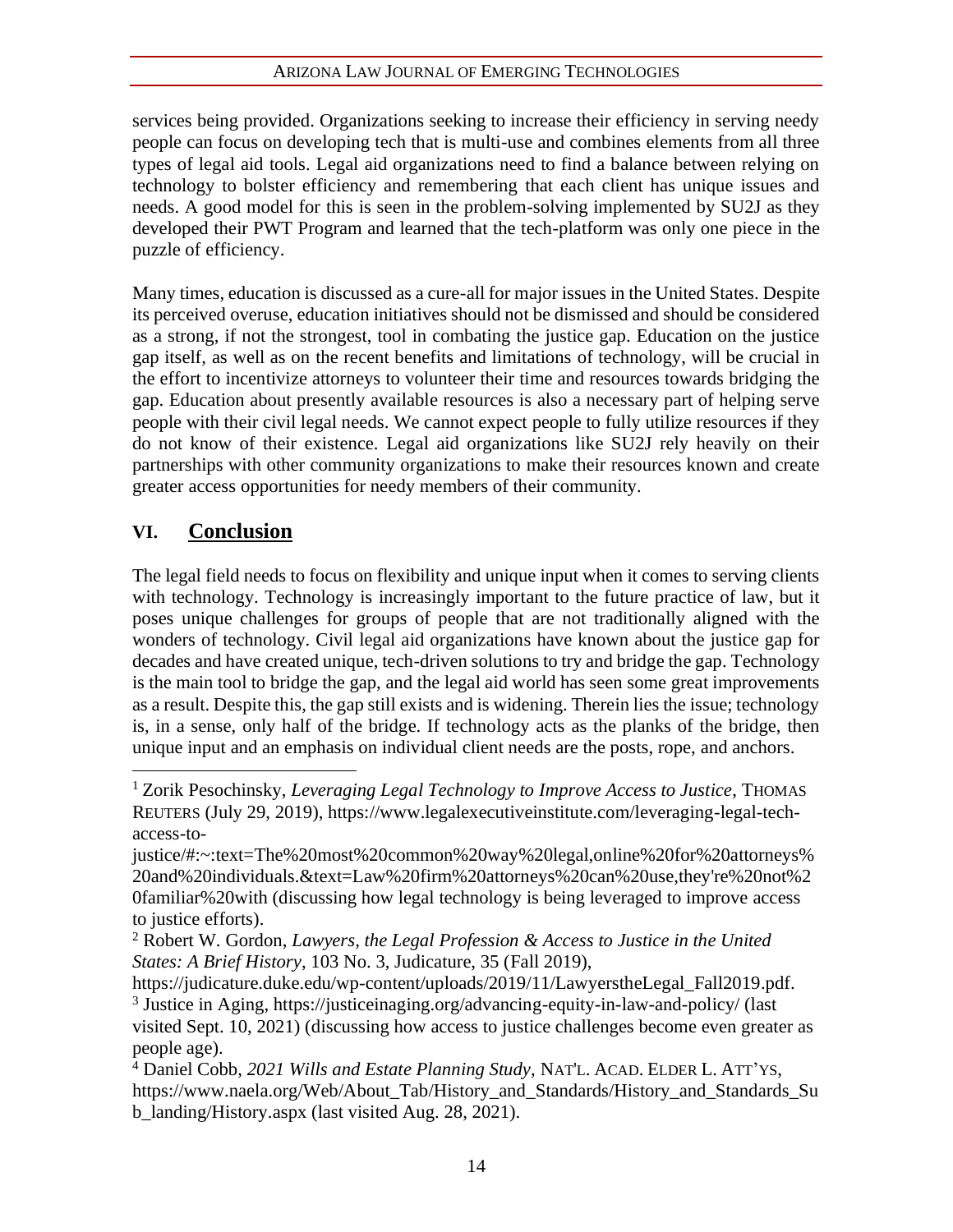## 5 *Id.*

<sup>6</sup> *See generally* Jennifer Goldberg et al., *How Legal Aid Programs Can Address the Growing Problem of Senior Poverty*, MGMT. INFO. EXCH. J. (Spring 2016).

<sup>7</sup> Pesochinsky, *supra* note 1 (talking about the three most common uses of tech for access to justice).

<sup>8</sup> Gordon, *supra* note 2 at 36.

<sup>10</sup> John M.A. DiPippa, *Reginald Heber Smith and Justice and the Poor in the 21st Century*, 40 CAMPBELL L. REV. 73, 75-77. (explaining that the expansion of legal aid rests on three basic principles: access to courts rooted in the obligation of justice, equality of justice as fundamental to American jurisprudence, and questioning democratic systems of government that fail to secure equality of justice for its citizens).

<sup>11</sup> Earl Johnson, Jr., *To Establish Justice for All*, RICHARD ZORZA'S ACCESS TO JUSTICE BLOG (2013), https://richardzorza.files.wordpress.com/2014/04/johnson-prologue.pdf.

<sup>12</sup> Gordon, *supra* note 2 at 37.

<sup>13</sup> See *infra* Section 1 Part B.

<sup>14</sup> Johnson, *supra* note 11.

<sup>15</sup> Felice J. Batlan, *Women and Justice for the Poor: A History of Legal Aid, 1863-1945*, CAMBRIDGE UNIVERSITY PRESS (Jan. 2015), at 12.

<sup>16</sup> Gordon, *supra* note 2 at 37.

<sup>17</sup> *Id.*

<sup>18</sup> Angela Turner, *President Reagan and the Legal Services Corporation*, 15 CREIGHTON LAW REVIEW 711 (1983).

<sup>19</sup> Libby Perl, Cong. Research Serv., RL34016, *Legal Services Corporation: Background and Funding,* (2016), AT 11.

<sup>20</sup> Alan Houseman, *The Justice Gap: Civil Legal Assistance Today and Tomorrow*, CENTER FOR AMERICAN PROGRESS (June 2011), at 6.

<sup>21</sup> *Id.* at 7.

<sup>22</sup> *See generally Gideon v. Wainwright*, 372 U.S. 335 (1963).

<sup>23</sup> Ethan Bronner, *Right to Lawyer Can Be Empty Promise for Poor*, N.Y. TIMES, (Mar. 16, 2013), https://www.nytimes.com/2013/03/16/us/16gideon.html.

<sup>24</sup> *Id.*

<sup>25</sup> American Bar Association Standing Committee on Legal Aid and Indigent Defense, *Civil Right to Counsel*, AMERICAN BAR ASSOCIATION,

https://www.americanbar.org/groups/legal\_aid\_indigent\_defense/civil\_right\_to\_counsel1/#: ~:text=%22Civil%20right%20to%20counsel%22%2C,a%20lawyer%20at%20no%20charg e (last visited Aug. 24, 2021).

<sup>26</sup> *See generally* Houseman, *supra* note 20.

<sup>27</sup> Legal Services Corporation, *Justice Gap Report: Measuring the Civil Legal Need of Low-Income Americans* (Jun. 2017), https://lsc-

live.app.box.com/s/6x4wbh5d2gqxwy0v094os1x2k6a39q74.

<sup>28</sup> Perl, *supra* note 12, at 5.

<sup>29</sup> Legal Services Corporation, *supra* note 20, at 10.

<sup>30</sup> *Id.*

<sup>31</sup> STEP UP TO JUSTICE, http://www.stepuptojustice.org/.

<sup>32</sup> Organization Profile of *Step Up To Justice Profile*, GUIDESTAR,

https://www.guidestar.org/profile/81-3776452 (last visited Aug. 27, 2021).

<sup>9</sup> *Id.*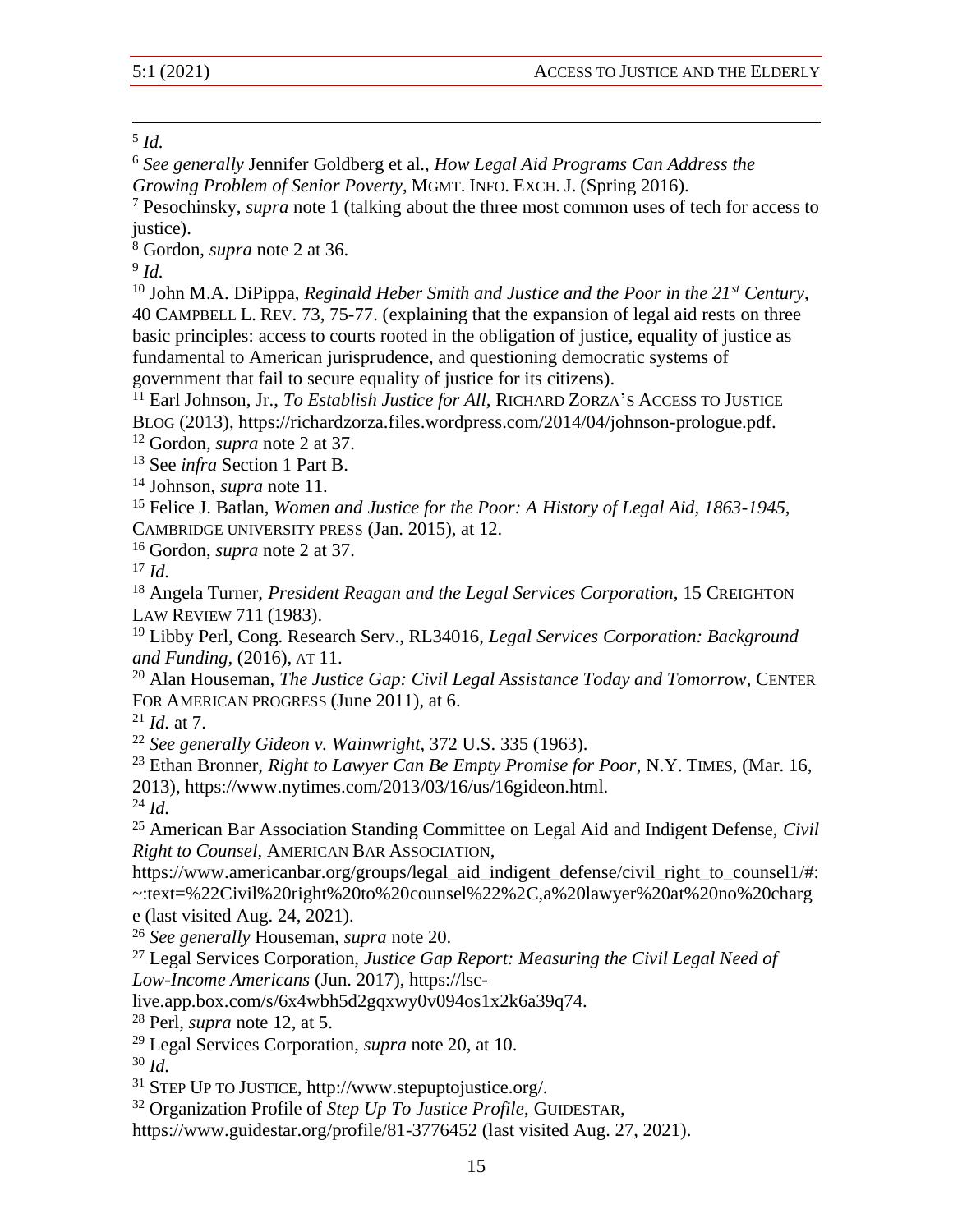*Id.*

 Lim, L. Layton, J. Abdelhadi, S. Bernstein & D. Ahmed, *2019 LSC By the Numbers: The Data Underlying Legal Aid Programs* 5 (2020), https://lsc-

live.app.box.com/s/xjztcpfhiu3cr9yb7o9rd9996pyvwi3i.

*Id.* at 3.

Legal Services Corporation, *supra* note 20.

U.S. Dep't of Just., *Civil Legal Aid 101*, (Nov. 20, 2020),

https://www.justice.gov/olp/civil-legal-aid-101.

 *Id. Id.*

 *See What is Civil Legal Aid?*, [https://voicesforciviljustice.org/for-journalists/civil-legal](https://voicesforciviljustice.org/for-journalists/civil-legal-aid-faq-media/)[aid-faq-media/](https://voicesforciviljustice.org/for-journalists/civil-legal-aid-faq-media/) (last visited Aug. 27, 2021).

*Id.*

 *Justice for Some*, https://www.theatlantic.com/sponsored/aba-2019/justice-some/3109/ (last visited on Aug. 12, 2021).

 Susan D. Carle, *Re-Valuing Lawyering for Middle-Income Clients*, 70 FORDHAM L. REV. 719, 723-724 (2001) (reporting that approximately three-fourths of low-income

household's legal needs went unmet and approximately two-thirds of legal needs went unmet for moderate-income households).

 James E. Cabral et al., *Using Technology to Enhance Access to Justice*, 26 HARV. J. OF L. & TECH. 243, 243 (2012).

*See generally* Layton, *supra* note 34.

*Id*. at 244.

*Id*.

 Rebecca L. Sandefur et al., *Legal Tech for Non-Lawyers: Report of the Survey of US Legal Technologies* 3 (2019),

http://www.americanbarfoundation.org/uploads/cms/documents/report\_us\_digital\_legal\_tec h\_for\_nonlawyers.pdf.

*Id.*

Pesochinsky, *supra* note 1.

*Id.*

*What is Civil Legal Aid?*, *supra* note 40.

*Justice for Some*, *supra* note 42.

*About*, https://www.probono.net/ny/about/ (last visited on Aug. 12, 2021).

*See Id.*

Pesochinsky, *supra* note 1 (Figure 1 Services Tools Provide).

*Id.*

 *Meet our Lawyers,* https://www.rocketlawyer.com/find-a-lawyer.rl (last visited Aug. 12, 2021).

*Id.*

 *Plans and Pricing*, https://www.rocketlawyer.com/plans-pricing.rl#/ (last visited Aug. 12, 2021) (providing subscription packages for individuals and businesses for document creation and review, lawyer referrals, and discounted consultations with attorneys).

Rebecca L. Sandefur et al., *supra* note 48 at 8.

James E. Cabral et al., *supra* note 44 at 251.

Interview of Riley Arter with Thomas Officer, Afterpattern, (Nov. 13, 2020).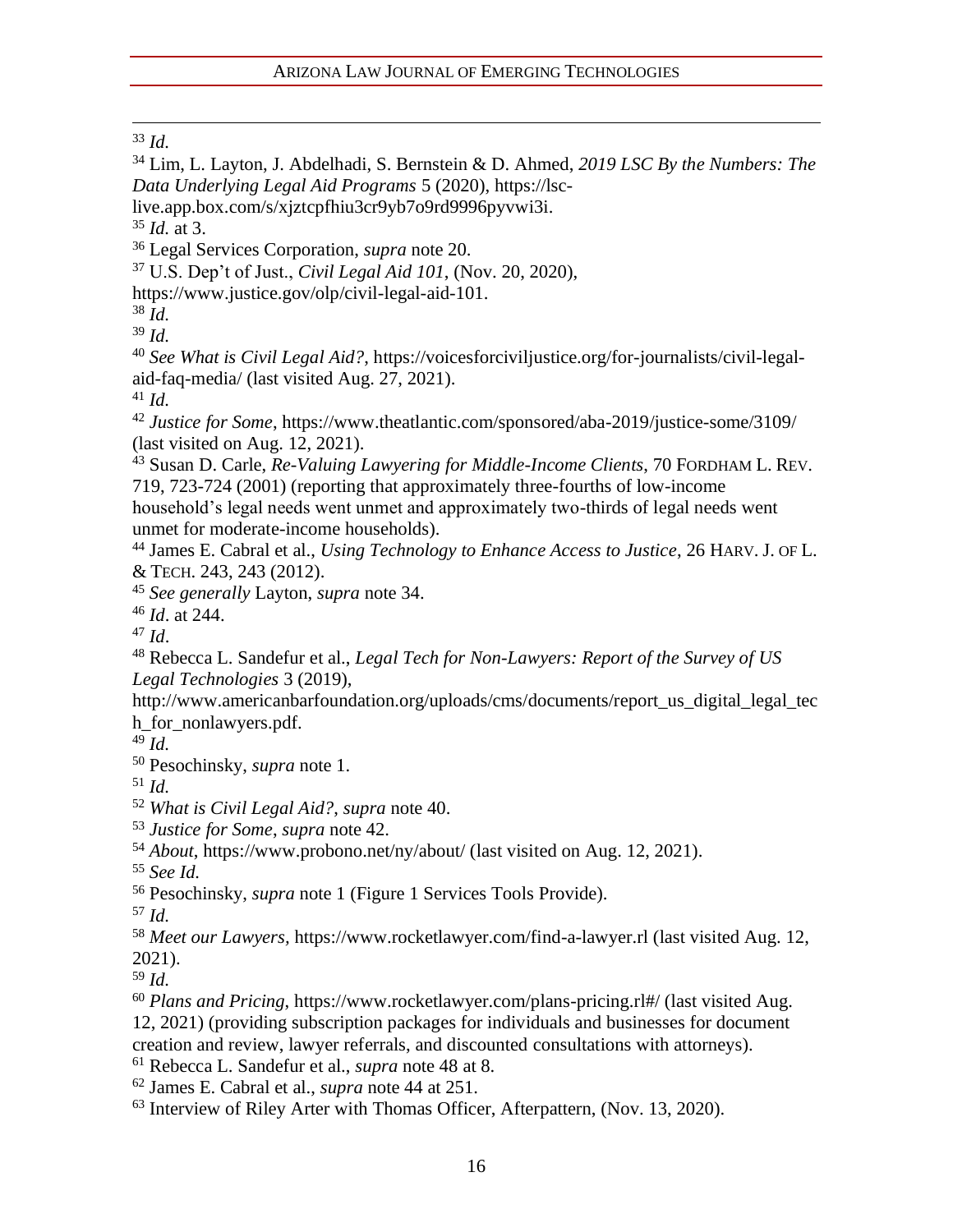<sup>64</sup> *Document Automation*, https://afterpattern.com/document-automation (last visited Sept. 10, 2021).

<sup>65</sup> Officer, supra note 63.

<sup>66</sup> Dorna Moini, *Guest Post: The Future of Document Automation in the Legal World* (Sept. 24, 2020), https://www.lawsitesblog.com/2020/09/guest-post-the-future-of-documentautomation-in-the-legal-world.html.

<sup>67</sup><sup>67</sup> Thomson Reuters, *Document Automation: The Easiest Way to Save up to 82% of Your Time*, https://legal.thomsonreuters.com/en/insights/articles/document-automation-savestime (last visited Aug. 27, 2020).

<sup>68</sup> *Justice for Some*, *supra* note 42.

<sup>69</sup> *Id.*

<sup>70</sup> Carevision, *Top 5 Challenges for Seniors Using Technology* (Nov. 27, 2017), https://www.carevision.com/top-5-challenges-seniors-using-technology-2/.

<sup>71</sup> *Id.*

<sup>72</sup> *Id.*

<sup>73</sup> *Id*.

<sup>74</sup> Sarah Kurdoghilan, *Designing Technology with the Older Population in Mind*, UX DESIGN (Mar. 16, 2020), https://uxdesign.cc/designing-technology-with-the-olderpopulation-in-mind-8a6a4f920bec.

 $\overline{75}$   $\overline{Id}$ .

<sup>76</sup> Marc Davis, *As America's Population Ages, Demand for Elder Law Attorneys Grows*,

A.B.A. J. (Mar. 27, 2019), https://www.abajournal.com/web/article/as-americas-populationages-demand-for-elder-law-attorneys-grows.

<sup>77</sup> Nashville Public Television, *Legal Help, Aging Matters,* NPT REPORTS (Mar. 31, 2019), https://www.wnpt.org/agingmatters/legal-help/.

<sup>78</sup> *Id*.

<sup>79</sup> Candid, *supra* note 32.

<sup>80</sup> Step Up to Justice Clinic Tracking Sheets, *PWT Appointments*, 2020-2021.

<sup>81</sup> U.S. Census Bureau, *Older People Projected to Outnumber Children for First Time in* 

*U.S. History*, (March. 2018) https://www.census.gov/newsroom/press-releases/2018/cb18- 41-population-projections.html.

<sup>82</sup> *Id*.

<sup>83</sup> OECD, *Pensions at a Glance 2017: Old-age Dependency Ratio* (2017),

https://www.oecd-ilibrary.org/social-issues-migration-health/pensions-at-a-glance-2017/old-age-dependency-ratio\_pension\_glance-2017-22-en.

<sup>84</sup> *Future Directions for the Demography of Aging,* at 3 (Mark D. Hayward & Malay K. Majmundar eds., 2018).

<sup>85</sup> *See generally Id*. 3-67.

<sup>86</sup> *World Population Policies 2005* (2006),

https://www.un.org/esa/sustdev/natlinfo/indicators/methodology\_sheets/demographics/depe ndency\_ratio.pdf.

<sup>87</sup> *See generally* Jennifer Goldberg et al., *How Legal Aid Programs Can Address the Growing Problem of Senior Poverty*, MGMT. INFO. EXCH. J. (Spring 2016).

<sup>88</sup> *Id.* at 26 (specifically Title IIIB, relating to federal funding of services and agency providers aimed at helping older adults with costs associated with living expenses and healthcare).

<sup>89</sup> *Id.*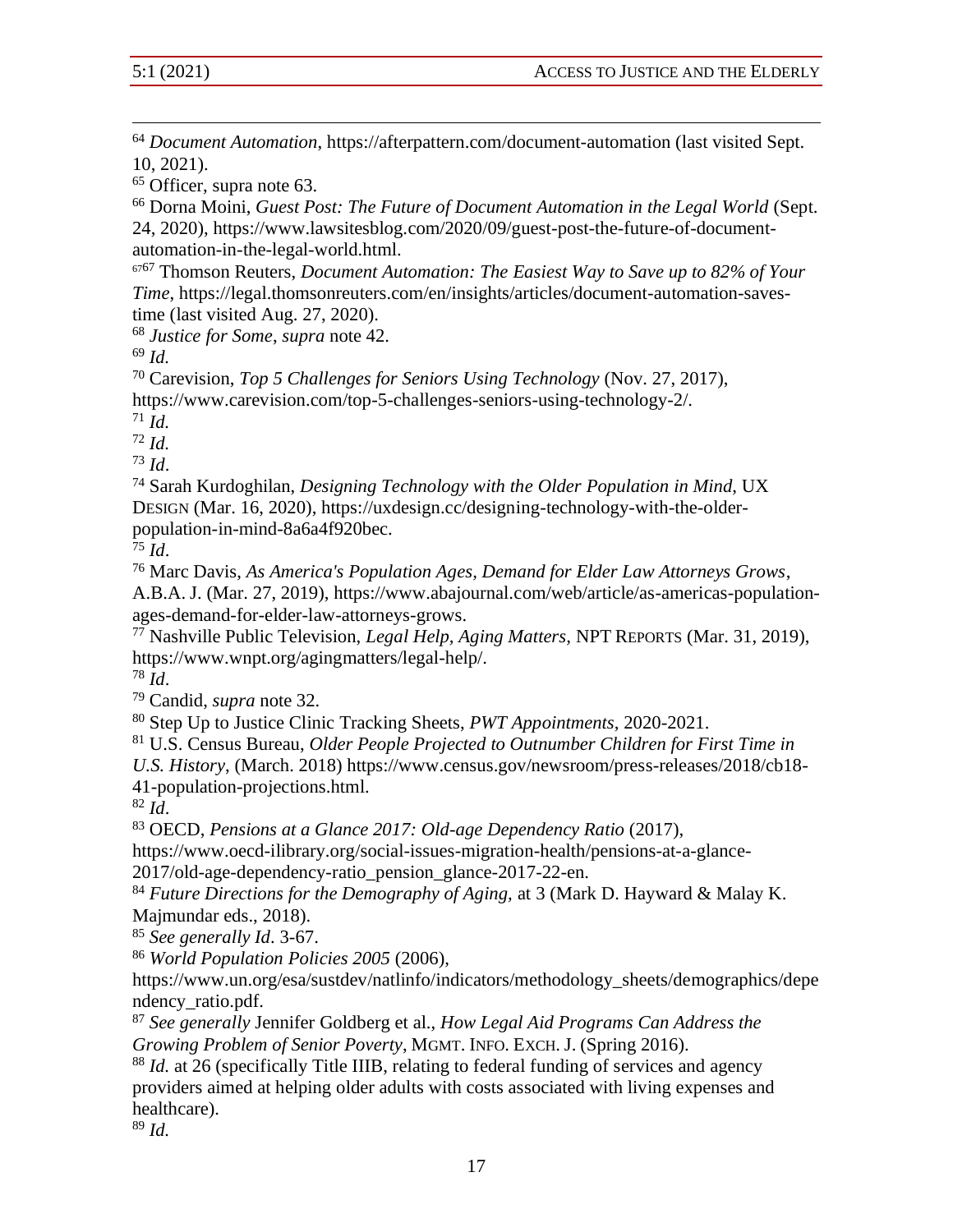#### <sup>90</sup> *Id.*

<sup>91</sup> *Id.* at 25.

<sup>92</sup> Ashley Edwards et al., *Outlying Older Americans: The Puzzle of Increasing Poverty among those 65 and Older*, U. S. CENSUS BUREAU: RANDOM SAMPLINGS (Sept. 12, 2017), https://www.census.gov/newsroom/blogs/random-

samplings/2017/09/outlying older ameri.html.

<sup>93</sup> Caroline Cournoyer, *Poverty Among Seniors Getting Harder to Ignore*, GOVERNING (Dec. 19, 2012), https://www.governing.com/archive/gov-poverty-among-elderly-harderto-ignore.html.

 $94 \overline{Id}$ .

<sup>95</sup> *Id.*

<sup>96</sup> John McKay, *Federally Funded Legal Services: A New Vision of Equal Justice Under Law*, 68 TENN. L. REV. 101 (2000).

<sup>97</sup> Zisl Edelson, *Ethical Considerations of Elder Law Practice - Trendiness and Traps*, A.B.A. Real. Prop., Tr. & Est. L. Sec., Fall 2018.

<sup>98</sup> *Id.*

<sup>99</sup> Davis, *supra* note 76.

<sup>100</sup> *History*, NAT'L. ACAD. ELDER L. ATT'YS,

https://www.naela.org/Web/About\_Tab/History\_and\_Standards/History\_and\_Standards\_Su b\_landing/History.aspx (last visited Aug. 28, 2021).

<sup>101</sup> Daniel Cobb, *2021 Wills and Estate Planning Study*, NAT'L. ACAD. ELDER L. ATT'YS, https://www.naela.org/Web/About\_Tab/History\_and\_Standards/History\_and\_Standards\_Su b\_landing/History.aspx (last visited Aug. 28, 2021).

<sup>102</sup> *Id.*

<sup>103</sup> *Id.*

<sup>104</sup> *Id.*

<sup>105</sup> *Demographics of Internet and Home Broadband Usage in the United States*, PEW RESEARCH CENTER (April 7, 2021), https://www.pewresearch.org/internet/factsheet/internet-broadband/.

<sup>106</sup> *Id.*

<sup>107</sup> *Why do Many Seniors have trouble using technology?*, NO ISOLATION,

https://www.noisolation.com/global/research/why-do-many-seniors-have-trouble-usingtechnology/ (last visited Aug. 16, 2021).

<sup>108</sup> Robin S. Jefferson, *More Seniors Are Embracing Technology. But Can They Use It? USCD Researchers Suggest Asking Them*, FORBES (June 28, 2019, 2:14 PM),

https://www.forbes.com/sites/robinseatonjefferson/2019/06/28/more-seniors-are-

embracing-technology-but-can-they-use-it-ucsd-researchers-suggest-askingthem/?sh=6c44ec962323.

 $109$  *Id.* 

<sup>110</sup> Aaron Smith, *Attitudes, Impacts, and Barriers to Adoption*, PEW RESEARCH CENTER (Apr. 4, 2014), https://www.pewresearch.org/internet/2014/04/03/attitudes-impacts-andbarriers-to-adoption/.

<sup>111</sup> *Id.*

<sup>112</sup> Kurdoghlian, *supra* note 74.

<sup>113</sup> James E. Cabral et al., *supra* note 44 at 263.

<sup>114</sup> Shengzhi Wang et al., *Technology to Support Aging in Place: Older Adults' Perspectives*, 7 HEALTHCARE 60 (2019), https://www.mdpi.com/2227-9032/7/2/60/htm.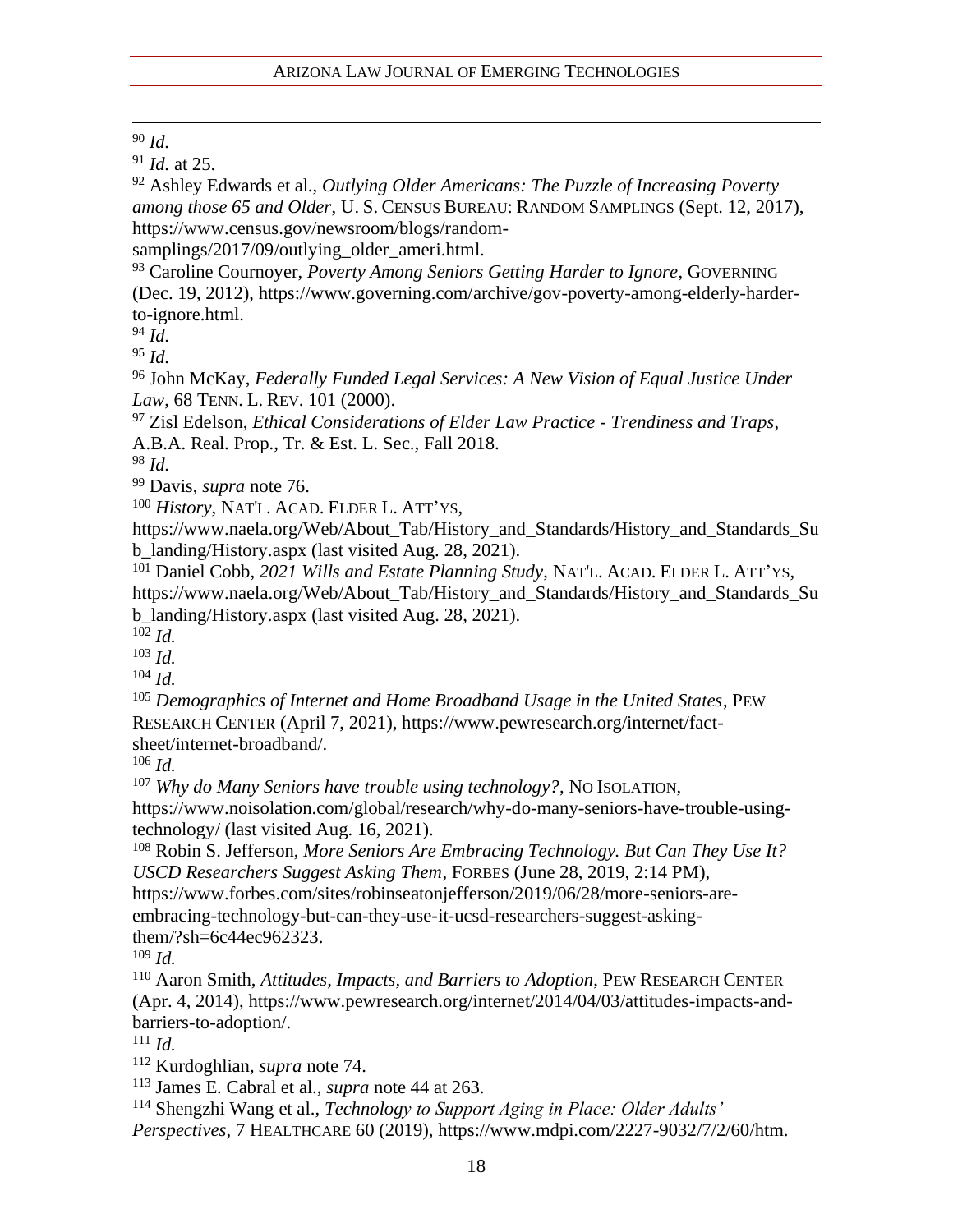<sup>115</sup> Legal Help, Aging Matters *supra* note 77.

<sup>116</sup> Stacy Butler et al., *The Utah Online Dispute Resolution Platform: A Usability* 

*Evaluation and Report*, ARIZ. LEGAL STUD., Sept. 8 2020, at 55,

https://papers.ssrn.com/sol3/papers.cfm?abstract\_id=3696105.

<sup>117</sup> Smith, *supra* note 110.

<sup>118</sup> *Id.*

<sup>119</sup> Wiebke Maass, Privacy Online, 23 (Sabine Trepte ed.,  $1<sup>st</sup>$  ed. 2011),

https://www.researchgate.net/publication/291594493 The Elderly and the Internet How Senior Citizens Deal with Online Privacy#:~:text=Privacy%20concerns%20are%20maj or%20barrier,55%20and%20more%20was%2086%25.pdf.

<sup>120</sup> Ginny Fahs, et al., *Centralizing Older Users in Government Design*, ASPEN TECH POLICY HUB, https://www.aspentechpolicyhub.org/project/protecting-older-users-online/ (last visited Aug. 30, 2021).

<sup>121</sup> *Id.*

<sup>122</sup> *See generally* Isioma Elueze & Anabel Quan-Haase, *Privacy Attitudes and Concerns in the Digital Lives of Older Adults: Westin's Privacy Attitude Typology Revisited*, 62 AM. BEHAV. SCIENTIST (2018).

<sup>123</sup> *Id.*at 1373.

 $124$  *Id.* 

<sup>125</sup> Katherine Skiba, *Americans 60+ Are Vulnerable to Tech-Support Scams, Government Warns* (Oct. 24, 2019) https://www.aarp.org/money/scams-fraud/info-2019/ftc-olderconsumers-report.html (stating that Americans age 60 and older are five times more likely to fall victim to tech-support scams and other fraud schemes).

<sup>126</sup> *Scams and Safety: Elder Fraud*, https://www.fbi.gov/scams-and-safety/common-scamsand-crimes/elder-fraud (last visited Aug. 30, 2021).

<sup>127</sup> *Id.*

<sup>128</sup> Jesse R. Morton & Scott Rosenbaum, *An Analysis of Elder Financial Exploitation: Financial Institutions Shrinking Their Legal Obligations to Prevent, Detect, and Report This "Hidden" Crime*, 27 ELDER LAW J. No. 2, 261, 261 (2020).

<sup>129</sup> Danielle Braff, *Good Press: Many People Ignore their Legal Needs Because They Don't Trust Attorneys. What can Lawyers do to Combat their bad PR?*, A.B.A. J., Feb.-Mar. 2020 at 18, https://www.abajournal.com/magazine/article/many-people-ignore-their-legal-needsbecause-they-dont-trust-attorneys-what-can-lawyers-do-to-combat-their-bad-pr. <sup>130</sup> *Id.*

<sup>131</sup> Benjamin H. Barton, *American (Dis)Trust of the Judiciary*, INST. FOR THE ADVANCEMENT OF THE AM. LEGAL SYS. (2009).

<sup>132</sup> *Id.*

<sup>133</sup> Kenneth De Ville, *New York City Attorneys and Ambulance Chasing in the 1920s*, 59 THE HISTORIAN 291, 291 (2020), https://www.tandfonline.com/doi/abs/10.1111/j.1540- 6563.1997.tb00993.x?journalCode=rhis20.

<sup>134</sup> Bobby Allyn, *Digital Ambulance Chasers? Law Firms Send Ads to Patients' Phones Inside ERs*, NPR: HEALTH INC. (May 25, 2018, 2:38 PM),

https://www.npr.org/sections/health-shots/2018/05/25/613127311/digital-ambulancechasers-law-firms-send-ads-to-patients-phones-inside-ers.

<sup>135</sup> *Id.*